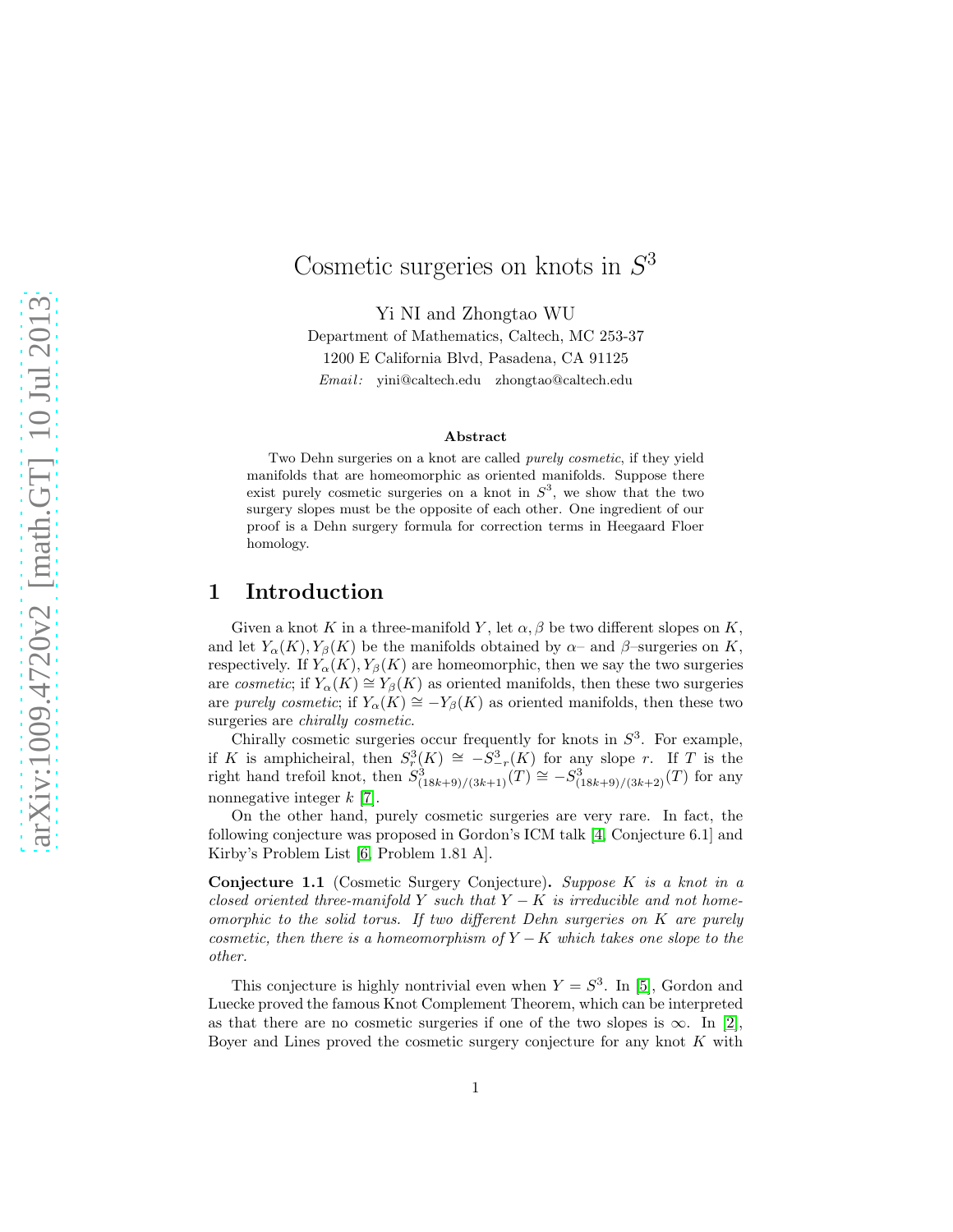$\Delta''_K(1) \neq 0$  . In recent years, Heegaard Floer homology [\[8\]](#page-17-5) became a powerful tool to study this conjecture. In [\[14\]](#page-17-6), Ozsváth and Szabó proved that if  $S^3_{r_1}(K)$ is homeomorphic to  $S^3_{r_2}(K)$ , then either  $S^3_{r_1}(K)$  is an L-space or  $r_1$  and  $r_2$  have opposite signs. Moreover, when  $S^3_{r_1}(K)$  is homeomorphic to  $S^3_{r_2}(K)$  as oriented manifolds, Wu [\[19\]](#page-18-0) ruled out the case that  $S^3_{r_1}(K)$  is an L-space, thus  $r_1$  and  $r_2$  must have opposite signs. In [\[18\]](#page-18-1), Wang proved that genus 1 knots in  $S^3$  do not admit purely cosmetic surgeries.

In this paper, we are going to put more restrictions on purely cosmetic surgeries for knots in  $S^3$ . Our main result is:

<span id="page-1-0"></span>**Theorem 1.2.** Suppose K is a nontrivial knot in  $S^3$ , and  $r_1, r_2 \in \mathbb{Q} \cup \{\infty\}$ are two distinct slopes such that  $S^3_{r_1}(K)$  is homeomorphic to  $S^3_{r_2}(K)$  as oriented manifolds. Then  $r_1, r_2$  satisfy that

(a)  $r_1 = -r_2;$ (b) if  $r_1 = p/q$ , where p, q are coprime integers, then

$$
q^2 \equiv -1 \pmod{p};
$$

and K satisfies

 $(c) \tau(K) = 0$ , where  $\tau$  is the concordance invariant defined by Ozsváth–Szabó [\[12\]](#page-17-7) and Rasmussen [\[15\]](#page-18-2).

**Remark 1.3.** Suppose  $K \subset S^3$  is a nontrivial knot, and f is a homeomorphism of  $S^3 - K$ . Then f must send the longitude to the longitude (up to orientation reversing) for homological reason, and the meridian to the meridian (up to orientation reversing) by the Knot Complement Theorem  $[5]$ . Thus if f sends a slope to a different slope, then  $f$  extends to an orientation reversing homeomorphism of  $S^3$ , which means that K is amphicheiral. So Conjecture [1.1](#page-0-0) for knots in  $S^3$  can be reformulated as: if  $S^3_{r_1}(K)$  is homeomorphic to  $S^3_{r_2}(K)$  as oriented manifolds, then  $r_1 = -r_2$  and K is amphicheiral. Our Theorem [1.2](#page-1-0) proves the part of this conjecture concerning the slopes, and asserts that  $\tau(K)$  is the same as the  $\tau$  invariant of amphicheiral knots.

**Remark 1.4.** Ozsváth and Szabó [\[14\]](#page-17-6) remarked that their method can be used to exclude cosmetic surgeries for certain numerators p. To illustrate, they proved that  $p \neq 3$ . Our Theorem [1.2](#page-1-0) (b) implies a more precise restriction on p: -1 must be a quadratic residue modulo p.

**Remark 1.5.** Ozsváth and Szabó [\[14\]](#page-17-6) gave the example of  $K = 9_{44}$ . This knot is a genus 2 knot with  $\tau(K) = 0$  and

$$
\Delta_K(T) = T^{-2} - 4T^{-1} + 7 - 4T + T^2.
$$

Heegaard Floer homology does not obstruct  $K$  from admitting purely cosmetic surgeries. In fact,  $S_1^3(K)$  and  $S_{-1}^3(K)$  have the same Heegaard Floer homology. However, these two manifolds are not homeomorphic since they have different hyperbolic volumes.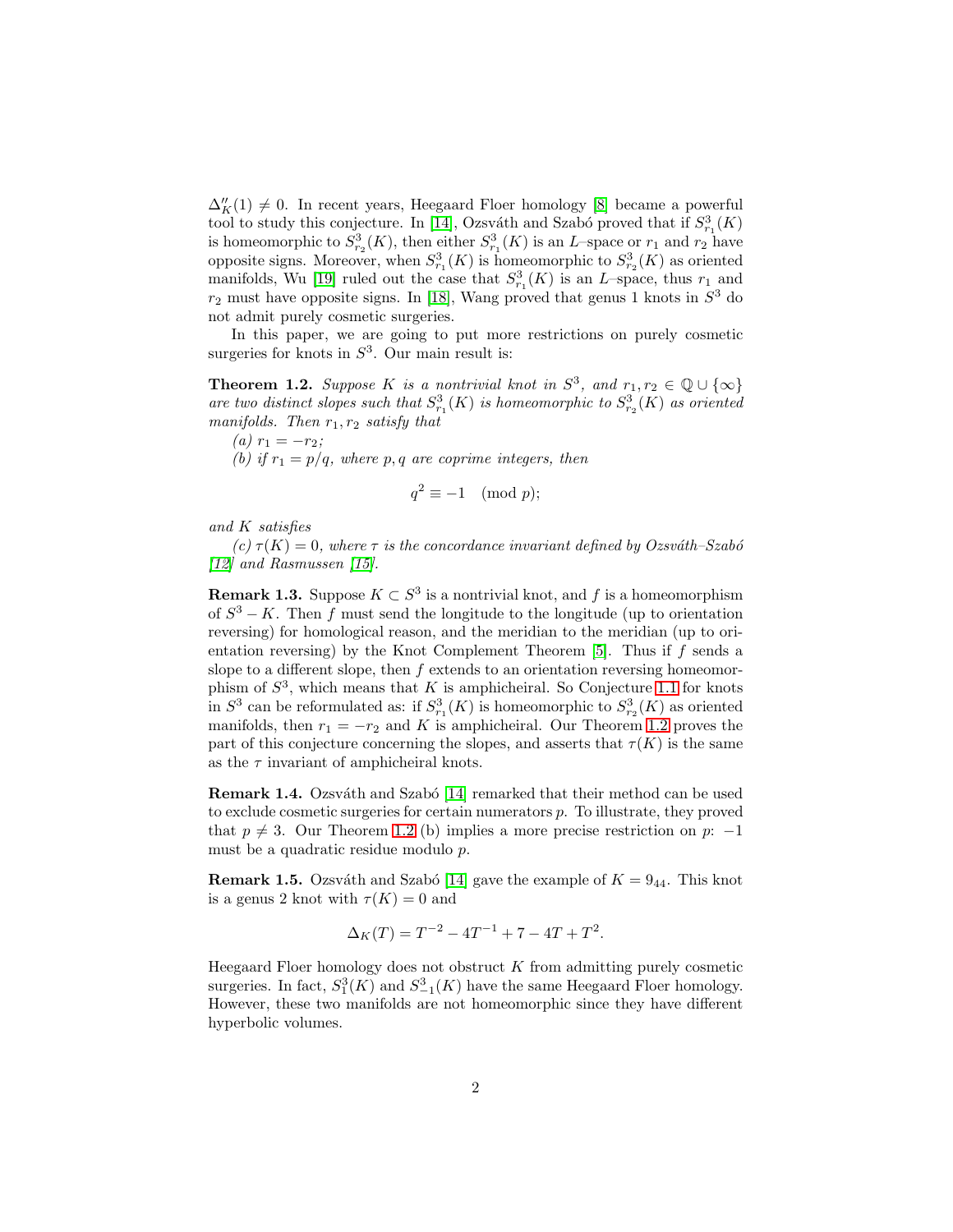An important ingredient of the proof of Theorem [1.2](#page-1-0) is a surgery formula for Ozsváth and Szabó's correction terms. The statement of the formula is as follows, where the terms in the formula will be explained in Section 2.

<span id="page-2-1"></span>**Proposition 1.6.** Suppose  $p, q > 0$ , and  $\text{fix } 0 \leq i \leq p - 1$ . Then

$$
d(S_{p/q}^3(K), i) = d(L(p, q), i) - 2 \max\{V_{\lfloor \frac{i}{q} \rfloor}, H_{\lfloor \frac{i+p(-1)}{q} \rfloor}\}.
$$

The above formula has independent interests, since the correction terms have been very useful in many applications of Heegaard Floer homology.

We also compute the rank of the reduced Heegaard Floer homology of surgeries on knots which admits purely cosmetic surgeries.

<span id="page-2-2"></span>**Proposition 1.7.** Suppose  $K \subset S^3$  is a knot with  $S^3_r(K) \cong S^3_{-r}(K)$  for some  $r \in \mathbb{Q} \setminus \{0\}$ . Then there exists a constant  $C = C(K)$ , such that

$$
rank HF_{red}(S^3_{p/q}(K)) = |q| \cdot C,
$$

for any coprime nonzero integers p, q. In fact, the constant  $C(K)$  is the rank of  $HF_{\text{red}}(S_p^3(K))$  for  $p > 0$ .

This paper is organized as follows. In Section [2,](#page-2-0) we use Ozsváth and Szabó's rational surgery formula [\[14\]](#page-17-6) to prove Proposition [1.6.](#page-2-1) This gives a bound of the correction terms by the correction terms of the corresponding lens spaces. A necessary and sufficient condition for the bound to be reached is found. In Section [3,](#page-8-0) we review the Casson–Walker and Casson–Gordon invariants. Combining these with the bound obtained in Section [2,](#page-2-0) we show that if there are purely cosmetic surgeries, then the correction terms are exactly the correction terms of the corresponding lens spaces. Our main theorem is then proved in Section [4.](#page-13-0) In Section [5,](#page-13-1) we will prove Proposition [1.7.](#page-2-2)

Acknowledgements. This work was carried out when the first author visited Princeton University. The first author was partially supported by an AIM Five-Year Fellowship and NSF grant number DMS-1021956. The second author was supported by a Simons Postdoctoral Fellowship.

# <span id="page-2-0"></span>2 Rational surgeries and the correction terms

#### 2.1 The rational surgery formula

In this subsection, we recall the rational surgery formula of Ozsváth and Szabó  $[14]$ , and then compute the example of surgeries on the unknot.

**Remark 2.1.** For simplicity, throughout this paper we will use  $\mathbb{F}_2 = \mathbb{Z}/2\mathbb{Z}$ coefficients for Heegaard Floer homology. Our proofs work for Z coefficients as well.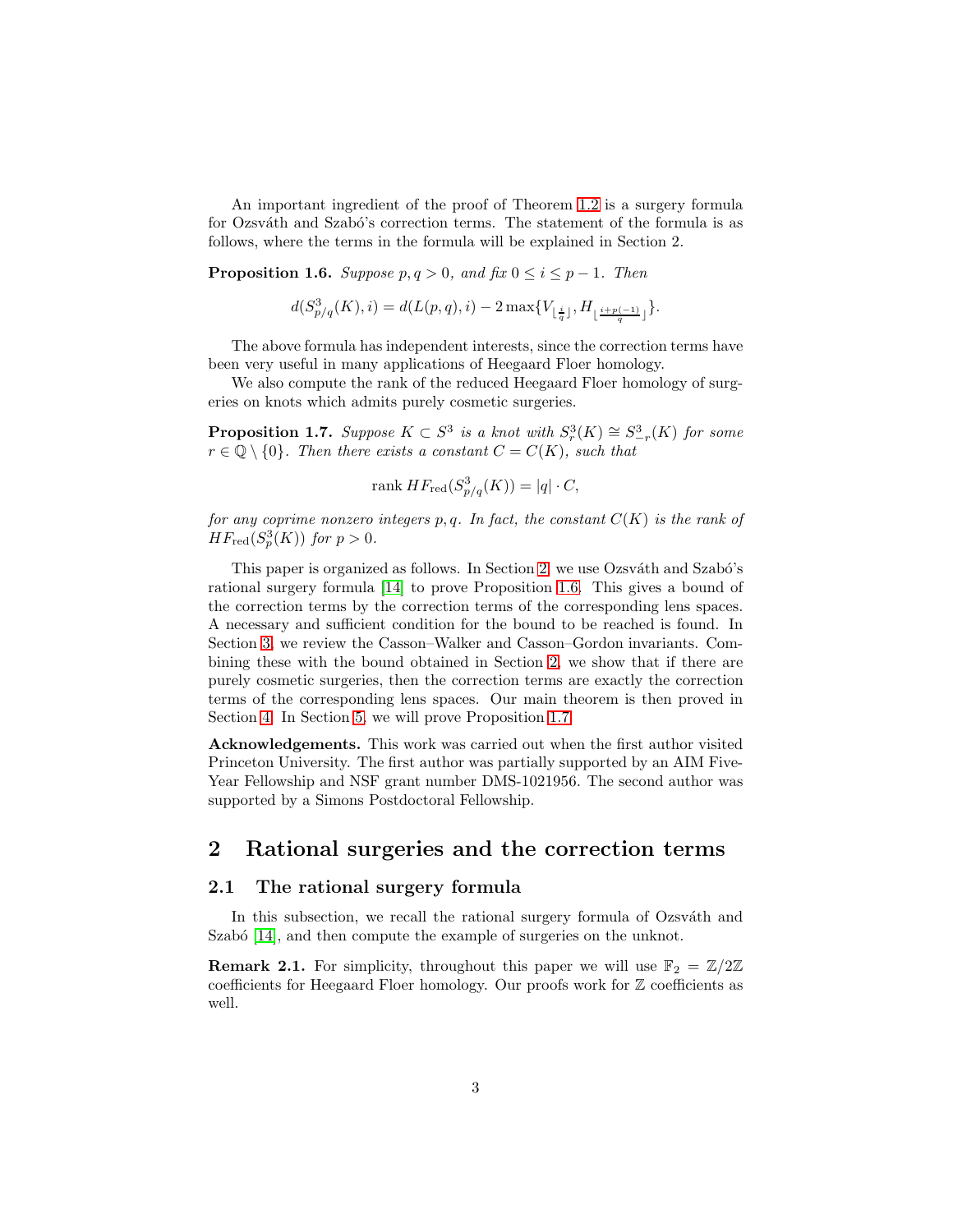Given a knot K in an integer homology sphere Y. Let  $C = CFK^{\infty}(Y, K)$ be the knot Floer chain complex of  $(Y, K)$ . There are chain complexes

$$
A_k^+ = C\{i \ge 0 \text{ or } j \ge k\}, \quad k \in \mathbb{Z}
$$

and  $B^+ = C\{i \geq 0\} \cong CF^+(Y)$ . As in [\[13\]](#page-17-8), there are chain maps

$$
v_k, h_k: A_k^+ \to B^+.
$$

Given  $\frac{p}{q} \in \mathbb{Q} \setminus \{0\}$ , let

$$
\mathbb{A}_i^+ = \bigoplus_{s \in \mathbb{Z}} (s, A_{\lfloor \frac{i + ps}{q} \rfloor}^+(K)), \mathbb{B}_i^+ = \bigoplus_{s \in \mathbb{Z}} (s, B^+).
$$

Here, the first entry  $s$  in the parentheses is simply a decoration used to distinguish identical copies of  $A_k^+$  or  $B^+$ . Define maps

$$
v^+_{\lfloor\frac{i+ps}{q}\rfloor}\colon\thinspace (s,A^+_{\lfloor\frac{i+ps}{q}\rfloor}(K))\to (s,B^+),\quad h^+_{\lfloor\frac{i+ps}{q}\rfloor}\colon\thinspace (s,A^+_{\lfloor\frac{i+ps}{q}\rfloor}(K))\to (s+1,B^+).
$$

Adding these up, we get a chain map

$$
D^+_{i,p/q}\colon\operatorname{\mathbb{A}}^+_i\to\operatorname{\mathbb{B}}^+_i,
$$

with

$$
D_{i,p/q}^+\{(s,a_s)\}_{s\in\mathbb{Z}} = \{(s,b_s)\}_{s\in\mathbb{Z}},
$$

where

$$
b_s = v^+_{\lfloor \frac{i+ps}{q}\rfloor}(a_s) + h^+_{\lfloor \frac{i+p(s-1)}{q}\rfloor}(a_{s-1}).
$$

In [\[14\]](#page-17-6), there is an identification of  $\text{Spin}^c(Y_{p/q}(K))$  with  $\mathbb{Z}/p\mathbb{Z}$ . This identification can be made explicit by the procedure in [\[14,](#page-17-6) Section 4, Section 7]. For our purpose in this paper, we only need to know that such an identification exists. We will use this identification throughout this paper.

<span id="page-3-0"></span>**Theorem 2.2** (Ozsváth–Szabó). Let  $\mathbb{X}_{i,p/q}^+$  be the mapping cone of  $D_{i,p/q}^+$ , then there is a relatively graded isomorphism of groups

$$
H_*(\mathbb{X}_{i,p/q}^+) \cong HF^+(Y_{p/q}(K), i).
$$

The above isomorphism is actually  $U$ –equivariant, so the two groups are isomorphic as  $\mathbb{F}_2[U]$ -modules.

<span id="page-3-1"></span>**Remark 2.3.** For  $K \subset S^3$ , the absolute grading on  $\mathbb{X}_{i,p/q}^+$  is determined by an absolute grading on  $\mathbb{B}^+$  which is independent of K. The absolute grading on  $\mathbb{B}^+$  is chosen so that the grading of

$$
\mathbf{1} \in H_*(\mathbb{X}_{i,p/q}^+(O)) \cong \mathcal{T}^+ := \mathbb{F}_2[U, U^{-1}]/U\mathbb{F}_2[U]
$$

is  $d(L(p,q), i)$ , where O is the unknot. This absolute grading on  $\mathbb{X}_{i,p/q}^+(K)$  then agrees with the absolute grading on  $HF^+(S^3_{p/q}(K), i)$ . See [\[14,](#page-17-6) Section 7.2] for a discussion of the absolute grading.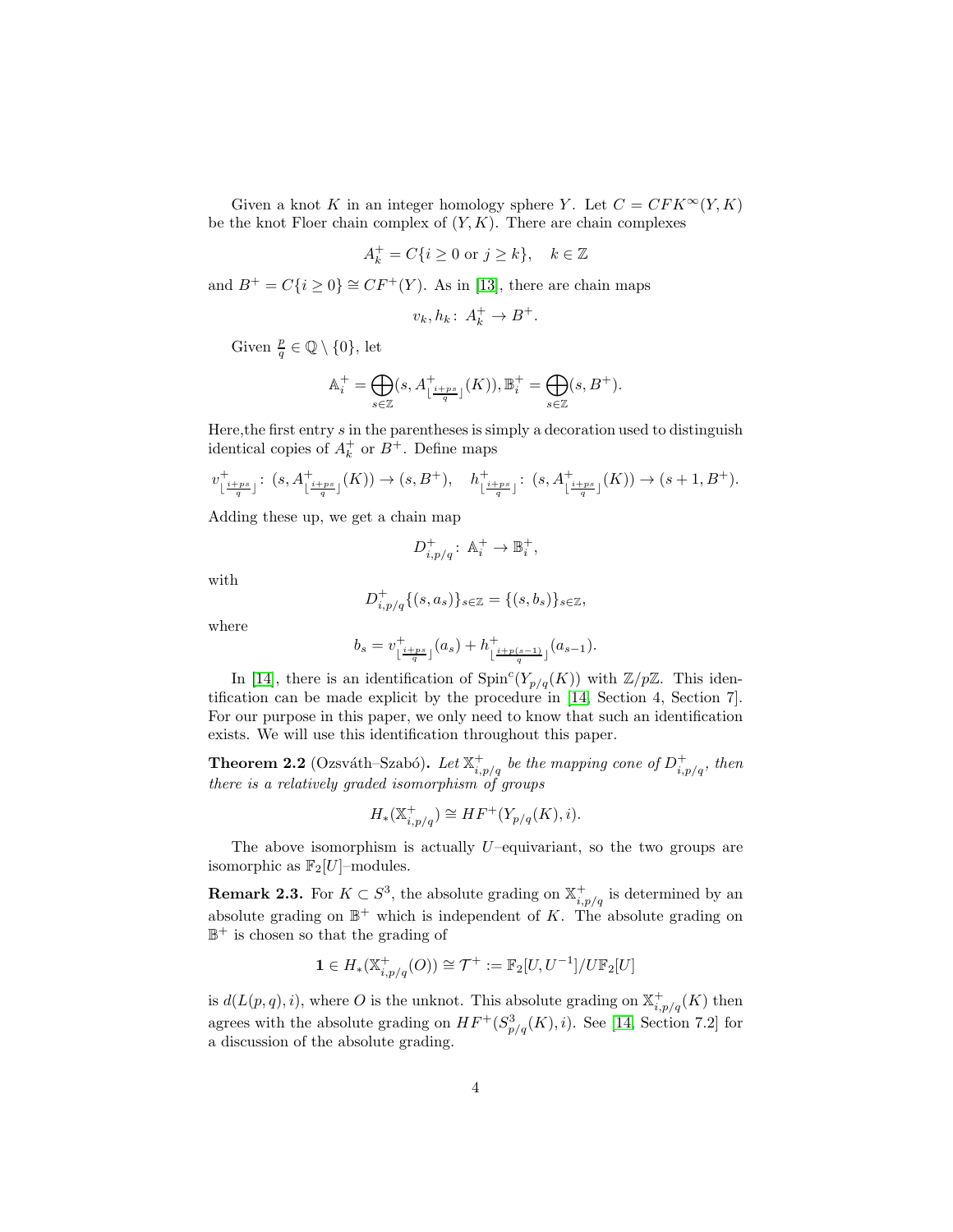Let

$$
\mathfrak{A}_k^+ = H_*(A_k^+), \mathfrak{B}^+ = H_*(B^+),
$$

let

$$
\mathfrak{v}^+_k, \mathfrak{h}^+_k\colon\thinspace \mathfrak{A}^+_k\to \mathfrak{B}^+
$$

be the maps induced on homology, and let

$$
\mathfrak{D}_{i,p/q}^+ : H_*(\mathbb{A}_i^+) \to H_*(\mathbb{B}_i^+)
$$

be the map induced by  $D^+_{i,p/q}$  on homology. There is a natural short exact sequence of chain complexes:

$$
0 \longrightarrow \mathbb{B}^+ \xrightarrow{\text{incl}} \mathbb{X}^+_{i,p/q} \xrightarrow{\text{proj}} \mathbb{A}_i^+ \longrightarrow 0.
$$

Then Theorem [2.2](#page-3-0) implies that there is an exact triangle

<span id="page-4-0"></span>
$$
H_{*}(\mathbb{A}_{i}^{+}) \xrightarrow{\mathfrak{D}_{i,p/q}^{+}} H_{*}(\mathbb{B}^{+})
$$
\n
$$
\downarrow \text{incl}_{*}
$$
\n
$$
HF^{+}(Y_{p/q}(K), i).
$$
\n
$$
(1)
$$

If  $K = O$  is the unknot, then the  $\frac{p}{q}$ -surgery on K gives rise to the lens space  $L(p,q)$ . Then

$$
\mathfrak{A}_k^+ \cong A_k^+ \cong \mathfrak{B}_k^+ \cong B_k^+ \cong \mathcal{T}^+.
$$

We have

$$
\begin{aligned} v_k^+ &= \left\{ \begin{array}{ll} U^{|k|} & \text{if } k \leq 0, \\ 1 & \text{if } k \geq 0, \end{array} \right. \\ h_k^+ &= \left\{ \begin{array}{ll} 1 & \text{if } k \leq 0, \\ U^{|k|} & \text{if } k \geq 0. \end{array} \right. \end{aligned}
$$

Suppose  $p, q > 0$ . Let  $0 \le i \le p-1$ , then  $\lfloor \frac{i+ps}{q} \rfloor \ge 0$  if and only if  $s \ge 0$ . We have  $b_0 = a_0 + a_{-1}$ . For  $\xi \in \mathcal{T}^+$ , define

$$
\iota(\xi) = \{(s, \xi_s)\}_{s \in \mathbb{Z}} \in \mathbb{A}_i^+
$$

by letting

$$
\left\{ \begin{array}{l} \xi_0=\xi_{-1}=\xi,\\ \xi_s=U^{\lfloor\frac{i+p(s-1)}{q}\rfloor}\xi_{s-1},\quad \text{ if } s>0,\\ \xi_s=U^{-\lfloor\frac{i+p(s+1)}{q}\rfloor}\xi_{s+1},\ \text{ if } s<-1. \end{array} \right.
$$

Then  $\iota$  maps  $\mathcal{T}^+$  isomorphically to the kernel of  $D^+_{i,p/q}$ . It is clear that  $D^+_{i,p/q}$ is surjective, (see also Lemma [2.8](#page-6-0) for a proof,) hence ker  $D_{i,p/q}^+ \cong \mathbb{X}_{i,p/q}^+$ . In particular,  $\iota(\mathbf{1})$  should have absolute grading  $d(L(p,q), i)$ . The absolute grading on  $\mathbb{B}^+$  can be determined by the fact

<span id="page-4-1"></span>
$$
v_{\lfloor \frac{i}{q} \rfloor}^+(0,1) = h_{\lfloor \frac{i+p(-1)}{q} \rfloor}^+(-1,1) = (0,1) \in (0,B^+).
$$
 (2)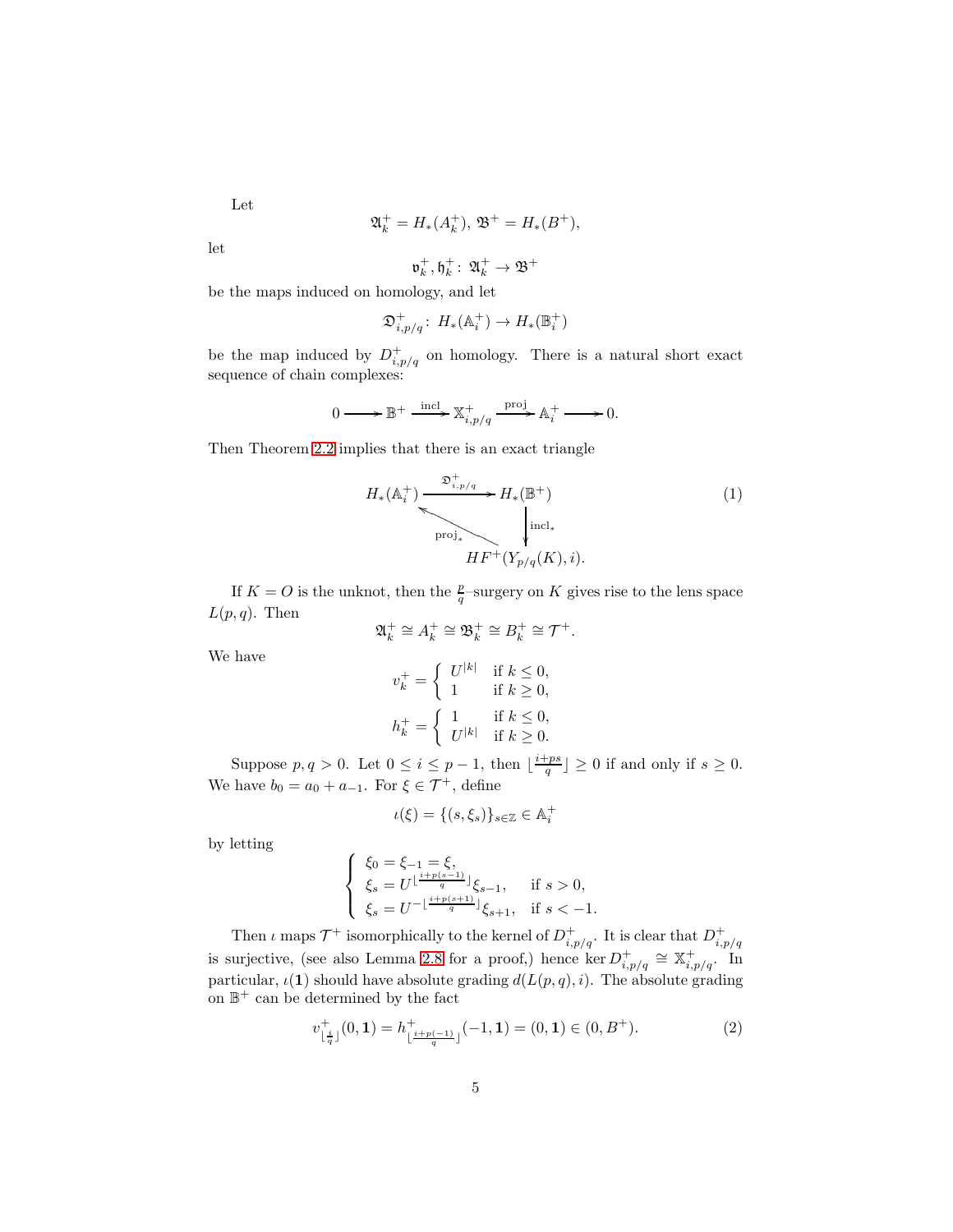#### 2.2 Bounding the correction terms

For a rational homology three-sphere Y equipped with a Spin<sup>c</sup> structure  $\mathfrak{s}$ ,  $HF^+(Y, \mathfrak{s})$  can be decomposed as the direct sum of two groups: The first group is the image of  $HF^{\infty}(Y, \mathfrak{s})$  in  $HF^+(Y, \mathfrak{s})$ , whose minimal absolute  $\mathbb{Q}$  grading is an invariant of  $(Y, \mathfrak{s})$  and is denoted by  $d(Y, \mathfrak{s})$ , the *correction term* [\[9\]](#page-17-9); the second group is the quotient modulo the above image and is denoted by  $HF_{red}(Y, \mathfrak{s})$ . Altogether, we have

$$
HF^+(Y, \mathfrak{s}) = \mathcal{T}^+_{d(Y, \mathfrak{s})} \oplus HF_{\text{red}}(Y, \mathfrak{s}).
$$

For a knot  $K \subset S^3$ , let  $\mathfrak{A}_k^T = U^n \mathfrak{A}_k^+$  for  $n \gg 0$ , then  $\mathfrak{A}_k^T \cong \mathcal{T}^+$ . Let  $\mathfrak{D}_{i,p/q}^T$ be the restriction of  $\mathfrak{D}^+_{i,p/q}$  on

$$
\mathcal{A}_i^T = \bigoplus_{s \in \mathbb{Z}} (s, \mathfrak{A}^T_{\lfloor \frac{i+ps}{q} \rfloor}(K)).
$$

Since  $\mathfrak{v}_k^+$ ,  $\mathfrak{h}_k^+$  are graded isomorphisms at sufficiently high gradings and are U-equivariant,  $\mathfrak{v}_k^+ | \mathfrak{A}_k^T$  is modeled on multiplication by  $U^{V_k}$  and  $\mathfrak{h}_k^+ | \mathfrak{A}_k^T$  is modeled on multiplication by  $U^{H_k}$ , where  $V_k, H_k \geq 0$ . Note that the numbers  $V_k$ and  $H_k$  are invariants of the double-filtered chain homotopy equivalence type of  $CFK^{\infty}(Y, K)$ . Hence, they are invariants of the knot K.

<span id="page-5-1"></span>Lemma 2.4.  $V_k \geq V_{k+1}$ ,  $H_k \leq H_{k+1}$ .

*Proof.* The map  $v_k^+$  factors through the map  $v_{k+1}^+$  via the factorization

$$
C\{i \ge 0 \text{ or } j \ge k\} \longrightarrow C\{i \ge 0 \text{ or } j \ge k+1\} \xrightarrow{v_{k+1}^+} C\{i \ge 0\}.
$$

Hence it is easy to see that  $V_k \geq V_{k+1}$ . A similar argument works for  $H_k$  by considering the factorization of  $h_{k+1}^+$ :

$$
C\{i \ge 0 \text{ or } j \ge k+1\}
$$
  

$$
U \downarrow
$$
  

$$
C\{i \ge -1 \text{ or } j \ge k\} \longrightarrow C\{i \ge 0 \text{ or } j \ge k\} \longrightarrow \frac{h_k^+}{\longrightarrow C\{i \ge 0\}}.
$$

It is obvious that  $V_k = 0$  when  $k \ge g$  and  $H_k = 0$  when  $k \le -g$ ,  $V_k \to +\infty$ as  $k \to -\infty$ ,  $H_k \to +\infty$  as  $k \to +\infty$ .

<span id="page-5-0"></span>**Theorem 2.5.** Suppose  $p, q > 0$  are coprime integers. Then

$$
d(S_{p/q}^3(K), i) \le d(L(p, q), i)
$$

for all  $i \in \mathbb{Z}/p\mathbb{Z}$ . The equality holds for all i if and only if  $V_0 = H_0 = 0$ .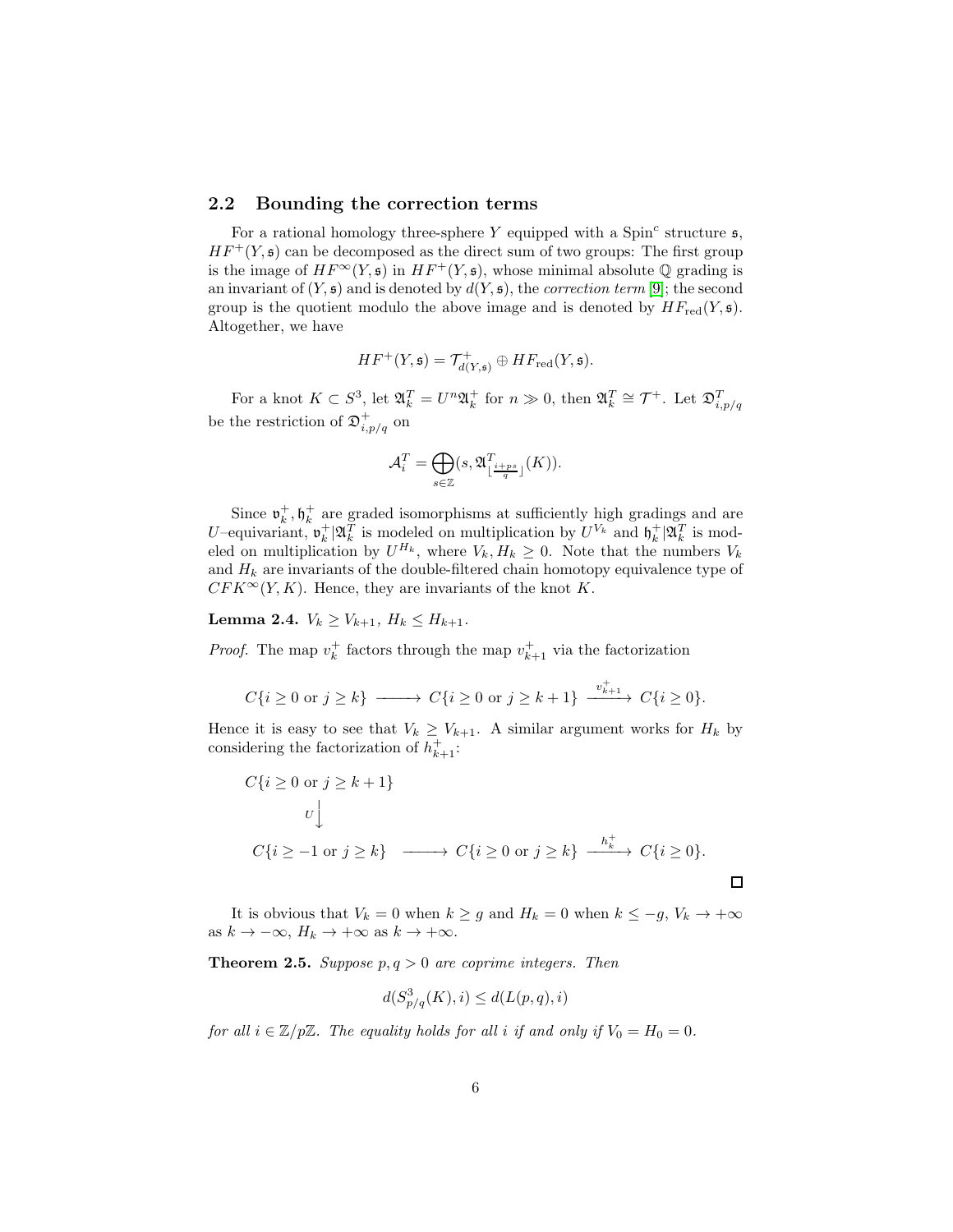Remark 2.6. The first part of Theorem [2.5](#page-5-0) easily follows from [\[9,](#page-17-9) Theorem 9.6] and [\[11,](#page-17-10) Corollary 1.5]. We will present a different proof, which enables us to get the conclusion about  $V_0$  and  $H_0$ .

<span id="page-6-1"></span>**Lemma 2.7.** For any knot  $K \subset S^3$ , we have  $V_0 = H_0$ . Hence  $V_k \geq H_k$  if  $k \leq 0$ and  $V_k \leq H_k$  if  $k \geq 0$ .

Proof. If

 $(\Sigma, \boldsymbol{\alpha}, \boldsymbol{\beta}, w, z)$ 

is a doubly pointed Heegaard diagram for  $(S^3, K)$ , then

$$
(-\Sigma,\boldsymbol{\beta},\boldsymbol{\alpha},z,w)
$$

is also a Heegaard diagram for  $(S^3, K)$ . Hence the roles of i, j can be interchanged. It follows that  $v_0^+$  is equivalent to  $h_0^+$ , hence  $V_0 = H_0$ .  $\Box$ 

<span id="page-6-0"></span>**Lemma 2.8.** Suppose  $p/q > 0$ . Then the map  $\mathfrak{D}_{i,p/q}^T$  is surjective for each  $0 \leq i \leq p-1$ .

Proof. Suppose

$$
\boldsymbol{\eta} = \{ (s, \eta_s) \}_{s \in \mathbb{Z}} \in H_*(\mathbb{B}_i^+).
$$

Let

$$
\xi_{-1} = U^{-H_{\lfloor \frac{i+p(-1)}{q} \rfloor}} \eta_0, \quad \xi_0 = 0.
$$

Here  $\xi_{-1} = U^{-H_{\lfloor \frac{i+p(-1)}{q} \rfloor}} \eta_0$  means that  $\xi_{-1}$  is an element with  $U^{H_{\lfloor \frac{i+p(-1)}{q} \rfloor}} \xi_{-1} =$  $\eta_0$ . For other s, let

$$
\xi_s = \begin{cases} U^{-V_{\lfloor \frac{i+ps}{q} \rfloor}}(\eta_s - U^{H_{\lfloor \frac{i+ps}{q} \rfloor}}(\xi_{s-1}), & \text{if } s > 0, \\ U^{-H_{\lfloor \frac{i+ps}{q} \rfloor}}(\eta_{s+1} - U^{V_{\lfloor \frac{i+ps}{q} \rfloor}}(\xi_{s+1}), & \text{if } s < -1. \end{cases}
$$

By the definition of direct sum,  $\eta_s = 0$  when  $|s| \gg 0$ . Using the facts that

$$
H_{\lfloor \frac{i+p(s-1)}{q}\rfloor}-V_{\lfloor \frac{i+ps}{q}\rfloor} \to +\infty, \text{ as } s \to +\infty,
$$

and

$$
V_{\lfloor \frac{i+p(s+1)}{q}\rfloor} - H_{\lfloor \frac{i+ps}{q}\rfloor} \to +\infty, \text{ as } s \to -\infty,
$$

we see that  $\xi_s = 0$  when  $|s| \gg 0$ . So  $\xi = \{(s, \xi_s)\}_{s \in \mathbb{Z}} \in \mathcal{A}_i^T$ . Clearly

$$
\mathfrak{D}_{i,p/q}^T(\xi)=\eta.
$$

 $\Box$ 

Our key idea is the following lemma.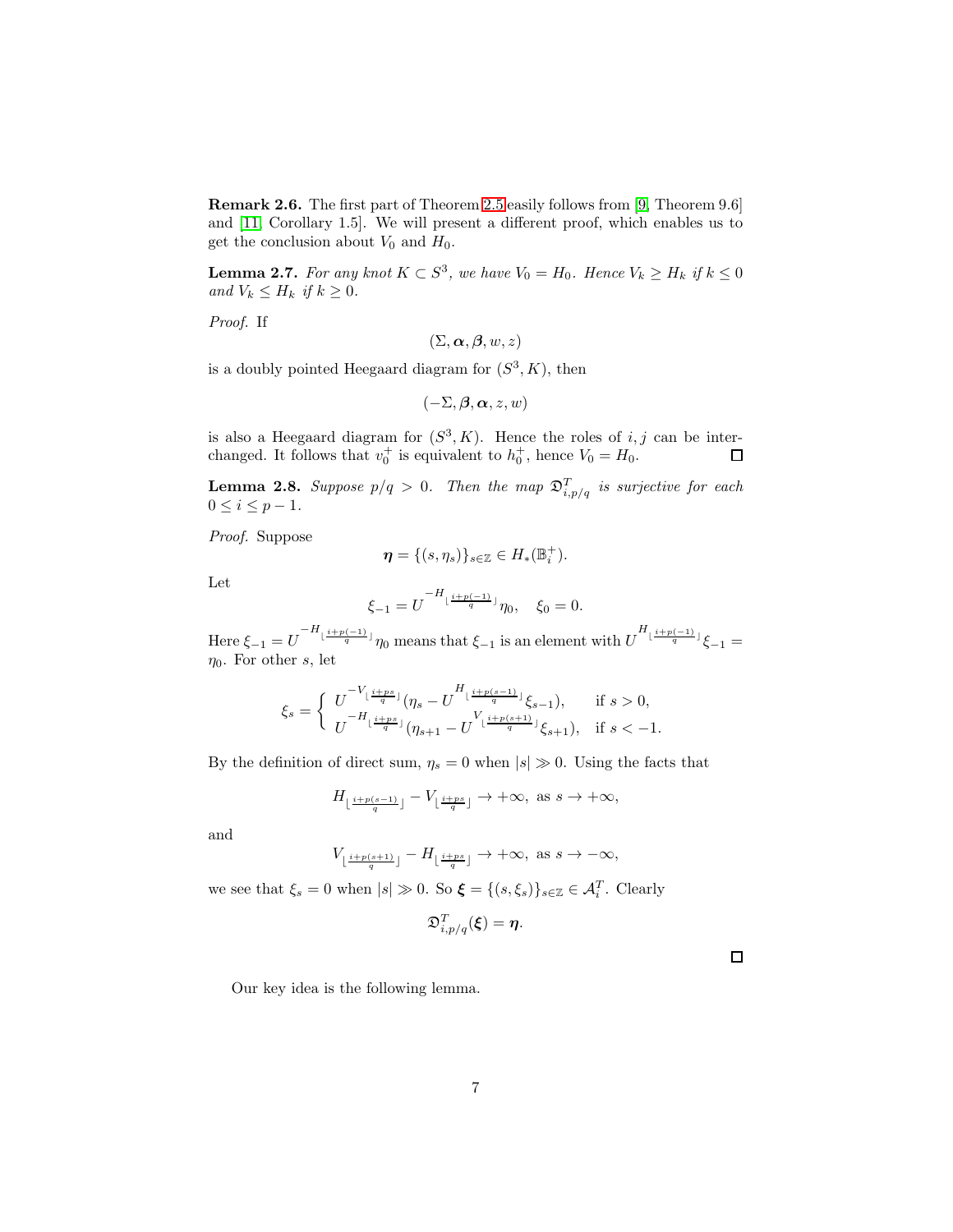<span id="page-7-1"></span>**Lemma 2.9.** Suppose  $p/q > 0$ . Under the identification

$$
H_*(\mathbb{X}_{i,p/q}^+) \cong HF^+(S^3_{p/q}(K), i),
$$

 $U^{n}HF^{+}(S^{3}_{p/q}(K),i)$  is identified with a subgroup of the homology of the mapping cone of  $D_{i,p/q}^T$  when  $n \gg 0$ .

*Proof.* By Lemma [2.8,](#page-6-0)  $\mathfrak{D}_{i,p/q}^T$  is surjective, hence  $\mathfrak{D}_{i,p/q}^+$  is also surjective. By the exact triangle [\(1\)](#page-4-0), we conclude that  $HF^+(Y_{p/q}(K), i) \cong \ker \mathfrak{D}_{i,p/q}^+$ . Suppose  $\xi \in U^n \ker \mathfrak{D}^+_{i,p/q}$  for  $n \gg 0$ , then  $\xi \in U^n H_*(\mathbb{A}^+_{i,p/q}) = \mathcal{A}^T_{i,p/q}$ . Hence  $\xi$ , being an element in ker  $\mathfrak{D}_{i,p/q}^+$ , is actually an element in ker  $\mathfrak{D}_{i,p/q}^T$ . This proves that  $U^n$  ker  $\mathfrak{D}^+_{i,p/q}$  is a subgroup of the homology of the mapping cone of  $D^T_{i,p/q}$ .

Now we are ready to prove Proposition [1.6](#page-2-1) stated in the introduction.

Proof of Proposition [1.6.](#page-2-1) Lemmas [2.4](#page-5-1) and [2.7](#page-6-1) imply that

 $\xi$ -

<span id="page-7-0"></span>
$$
H_{\lfloor \frac{i+p(s-1)}{q} \rfloor} \geq H_0 = V_0 \geq V_{\lfloor \frac{i+p s}{q} \rfloor} \quad \text{if } s > 0,
$$
  
\n
$$
H_{\lfloor \frac{i+p(s-1)}{q} \rfloor} \leq H_0 = V_0 \leq V_{\lfloor \frac{i+p s}{q} \rfloor} \quad \text{if } s < 0.
$$
\n
$$
(3)
$$

Given  $\xi \in \mathcal{T}^+$ , define

$$
\rho(\xi)=\{(s,\xi_s)\}_{s\in\mathbb{Z}}
$$

as follows. If

<span id="page-7-2"></span>
$$
V_{\lfloor \frac{i}{q} \rfloor} \ge H_{\lfloor \frac{i+p(-1)}{q} \rfloor},\tag{4}
$$

let

$$
_{-1}=U^{V_{\lfloor \frac{i}{q}\rfloor}-H_{\lfloor \frac{i+p(-1)}{q}\rfloor}}\xi,\quad \xi_{0}=\xi;
$$

if

<span id="page-7-3"></span>
$$
V_{\lfloor \frac{i}{q} \rfloor} < H_{\lfloor \frac{i+p(-1)}{q} \rfloor},\tag{5}
$$

let

$$
\xi_{-1} = \xi, \quad \xi_0 = U^{H_{\lfloor \frac{i+p(-1)}{q} \rfloor} - V_{\lfloor \frac{i}{q} \rfloor}} \xi.
$$

For other  $s$ , using  $(3)$ , let

$$
\xi_s=\left\{\begin{array}{ll} \displaystyle U\frac{H_{\lfloor\frac{i+p(s-1)}{q}\rfloor}-V_{\lfloor\frac{i+ps}{q}\rfloor}}{V_{\lfloor\frac{i+p(s+1)}{q}\rfloor}-H_{\lfloor\frac{i+ps}{q}\rfloor}}\xi_{s-1}, & \text{if }s>0,\\ U^{\text{v}_{\lfloor\frac{i+p(s+1)}{q}\rfloor}-H_{\lfloor\frac{i+ps}{q}\rfloor}}\xi_{s+1}, & \text{if }s<-1. \end{array}\right.
$$

As argued in the proof of Lemma [2.8,](#page-6-0)  $\xi_s = 0$  when  $|s| \gg 0$ . Then  $\rho$  maps  $\mathcal{T}^+$ into ker  $\mathfrak{D}_{i,p/q}^T$  and  $U\rho(1) = 0$ . In light of Lemma [2.9,](#page-7-1) the grading of  $\rho(1)$  is  $d(S_{p/q}^3(K), i).$ 

If [\(4\)](#page-7-2) holds, the map

$$
\mathfrak{v}^+_{\lfloor\frac{i}{q}\rfloor}\colon\, (0,\mathfrak{A}^{T}_{\lfloor\frac{i}{q}\rfloor})\to (0,\mathfrak{B}^+)
$$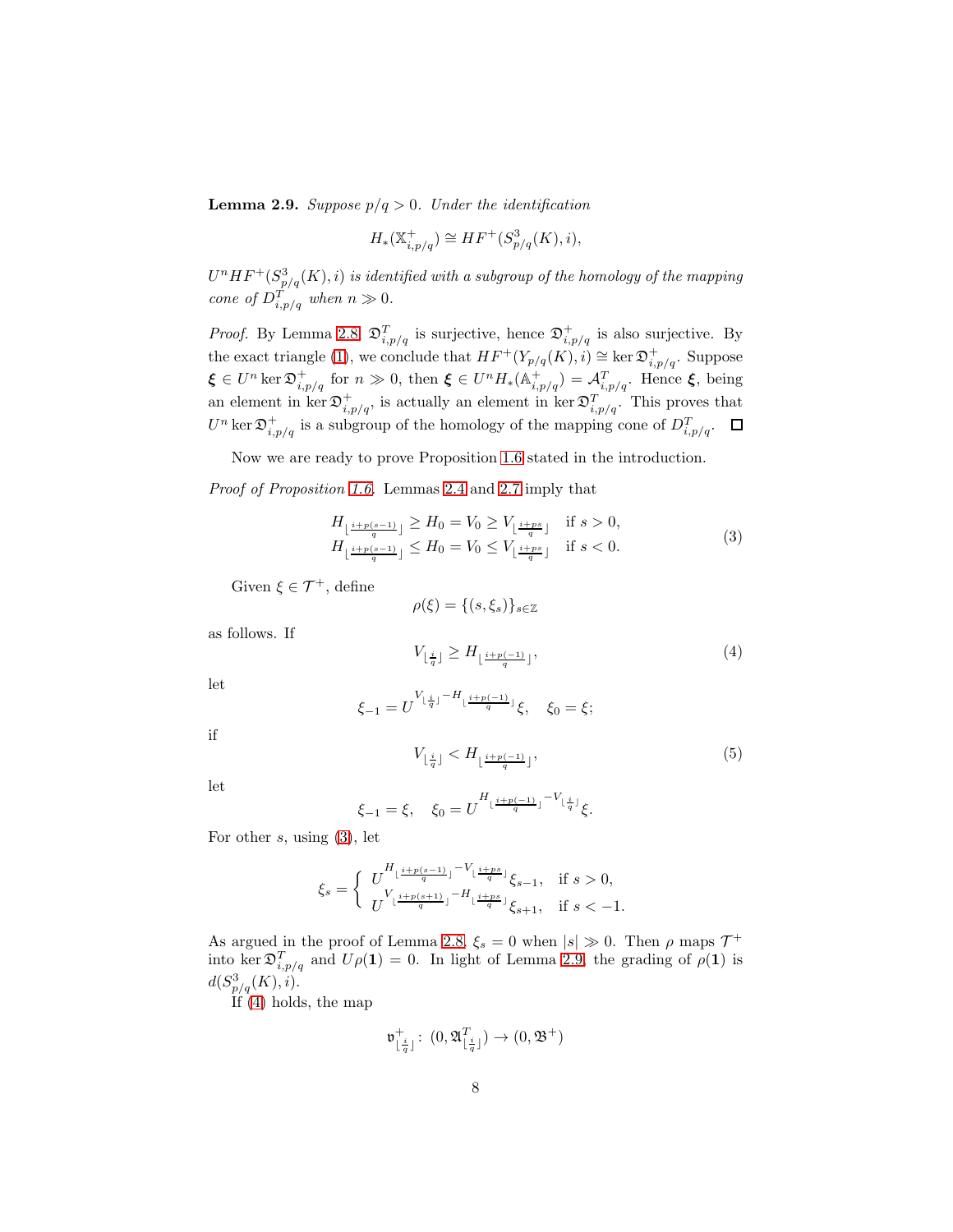is  $U^{V_{\lfloor \frac{i}{q} \rfloor}}$ . Using Remark [2.3](#page-3-1) and comparing [\(2\)](#page-4-1), the grading of  $\rho(1)$  can be computed by

$$
d(L(p,q),i) - 2V_{\lfloor \frac{i}{q} \rfloor}.
$$

If [\(5\)](#page-7-3) holds, the map

$$
\mathfrak{h}_{\lfloor \frac{i+p(-1)}{q}\rfloor}^{+}:\;(-1,\mathfrak{A}_{\lfloor \frac{i+p(-1)}{q}\rfloor}^{T})\to (0,\mathfrak{B}^{+})
$$

is  $U^{H_{\lfloor \frac{i+p(-1)}{q} \rfloor}}$ . The grading of  $\rho(1)$  can be computed by

h

$$
d(L(p,q),i)-2H_{\lfloor\frac{i+p(-1)}{q}\rfloor}.
$$

 $\Box$ 

**Remark 2.10.** The argument in the proof of Lemma [2.7](#page-6-1) implies that  $V_k = H_{-k}$ for any  $k \in \mathbb{Z}$ . So Proposition [1.6](#page-2-1) may be stated as

$$
d(S^3_{p/q}(K),i)=d(L(p,q),i)-2\max\{V_{\lfloor\frac{i}{q}\rfloor},V_{\lfloor\frac{p+q-1-i}{q}\rfloor}\}.
$$

Proof of Theorem [2.5.](#page-5-0) The first part of Theorem [2.5](#page-5-0) immediately follows from Proposition [1.6.](#page-2-1)

If  $d(S_{p/q}^3(K), i) = d(L(p, q), i)$  for all i, then

<span id="page-8-1"></span>
$$
\max\{V_{\lfloor\frac{i}{q}\rfloor},H_{\lfloor\frac{i+p(-1)}{q}\rfloor}\}=0\tag{6}
$$

for all *i*. In particular,  $V_0 = 0$ . It follows from Lemma [2.7](#page-6-1) that  $H_0 = 0$ . If  $V_0 = H_0 = 0$ , then [\(6\)](#page-8-1) holds for all *i*. So  $d(S_{p/q}^3(K), i) = d(L(p, q), i)$ .

# <span id="page-8-0"></span>3 Casson–Walker, Casson–Gordon invariants and the correction term

#### 3.1 Casson–Walker invariant

The Casson invariant is one of the many invariants of a closed three-manifold Y that can be obtained by studying representations of its fundamental group in a certain non-abelian group G. Roughly speaking, the Casson invariant of an integral homology sphere Y is obtained by counting representations of  $\pi_1(Y)$  in  $G = SU(2)$ . The geometric structure used to obtain a topological invariant is a Heegaard splitting of Y . An alternative gauge-theoretical approach uses flat bundles together with a Riemannian metric on Y and leads to a refinement of the Casson invariant, the Floer homology.

By extending Casson's  $SU(2)$  intersection theory to include reducible representations, Walker extended the Casson invariant to rational homology spheres. Most remarkably, Walker's invariant admits a purely combinatorial definition in terms of surgery presentations. The following proposition is the special case of a more general surgery formula, when  $K$  is a null-homologous knot in a rational homology sphere  $Y$  (see [\[2,](#page-17-4) Theorem 2.8]). Our convention here is that  $\lambda(S_{+1}^3(T)) = 1$ , where T is the right hand trefoil.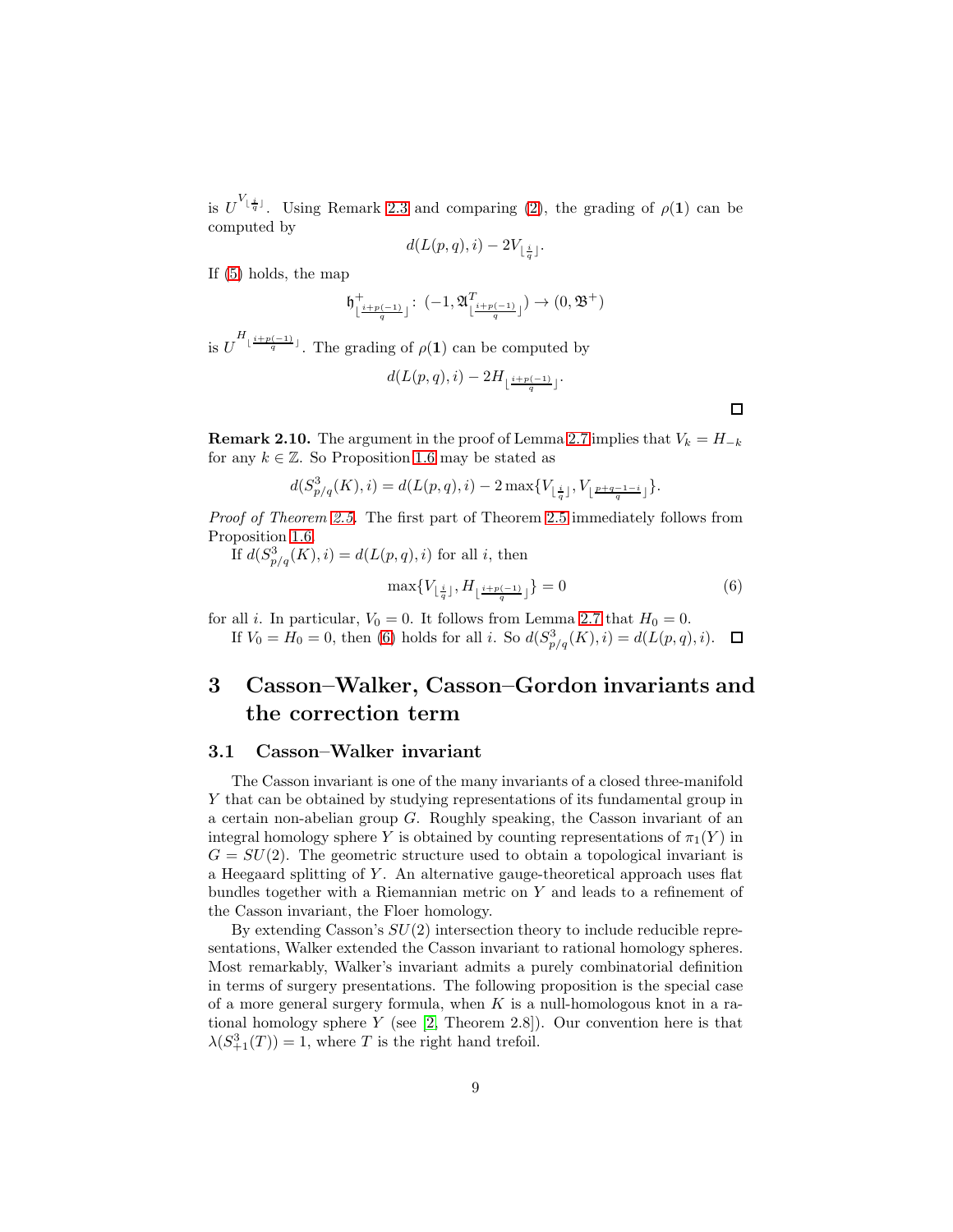Proposition 3.1. Let K be a null-homologous knot in a rational homology three-sphere Y, and let  $L(p,q)$  be the lens space obtained by  $(p/q)$ -surgery on the unknot in  $S^3$ . Then

<span id="page-9-1"></span>
$$
\lambda(Y_{p/q}(K)) = \lambda(Y) + \lambda(L(p,q)) + \frac{q}{2p}\Delta_K''(1). \tag{7}
$$

Here, the Alexander polynomial  $\Delta_K$  is normalized to be symmetric and satisfy  $\Delta_K(1) = 1.$ 

**Definition 3.2.** Given two coprime numbers p and q, the Dedekind sum  $s(q, p)$ is

$$
s(q, p) := \text{sign}(p) \cdot \sum_{k=1}^{|p|-1} \left( \left( \frac{k}{p} \right) \right) \left( \left( \frac{kq}{p} \right) \right),
$$

where

$$
((x)) = \begin{cases} x - \lfloor x \rfloor - \frac{1}{2}, & \text{if } x \notin \mathbb{Z}, \\ 0, & \text{if } x \in \mathbb{Z}, \end{cases}
$$

The next proposition also follows from [\[2,](#page-17-4) Theorem 2.8].

<span id="page-9-2"></span>**Proposition 3.3.** For a lens space  $L(p,q)$ ,  $\lambda(L(p,q)) = -\frac{1}{2}s(q,p)$ .

When  $p, q > 0$ , write  $p/q$  as a continued fraction

$$
\frac{p}{q} = [a_1, \cdots, a_n] = a_1 - \cfrac{1}{a_2 - \cfrac{1}{a_3 - \cfrac{1}{\ddots}}}.
$$

We learn from Rasmussen [\[16,](#page-18-3) Lemma 4.3] that the Casson–Walker invariant of  $L(p,q)$  can be calculated alternatively by the formula

<span id="page-9-0"></span>
$$
s(q, p) = \frac{1}{12}(\frac{q}{p} + \frac{q'}{p} + \sum_{i=1}^{n} (a_i - 3))
$$
\n(8)

where  $0 < q' < p$  is the unique integer such that  $qq' \equiv 1 \pmod{p}$ .

<span id="page-9-3"></span>**Lemma 3.4.** The Casson–Walker invariant of a lens space  $\lambda(L(p,q))$  vanishes if and only if  $q^2 \equiv -1 \pmod{p}$ .

*Proof.* If  $\lambda(L(p,q)) = 0$ , we must have  $q + q' \equiv 0 \pmod{p}$  in view of formula [\(8\)](#page-9-0). Together with the definition of  $q'$ , we immediately see

$$
q^2 \equiv -qq' \equiv -1 \pmod{p}.
$$

On the other hand, it is well known from the classification result of lens spaces that  $L(p,q)$  is orientation-preserving homeomorphic to  $L(p,q')$ . Hence,  $\lambda(L(p,q)) = \lambda(L(p,q'))$ . If  $q^2 \equiv -1 \pmod{p}$ , then  $q' \equiv -q \pmod{p}$ ; so we have  $\lambda(L(p,q)) = \lambda(L(p,-q)) = -\lambda(L(p,q)).$  This implies  $\lambda(L(p,q)) = 0.$  $\Box$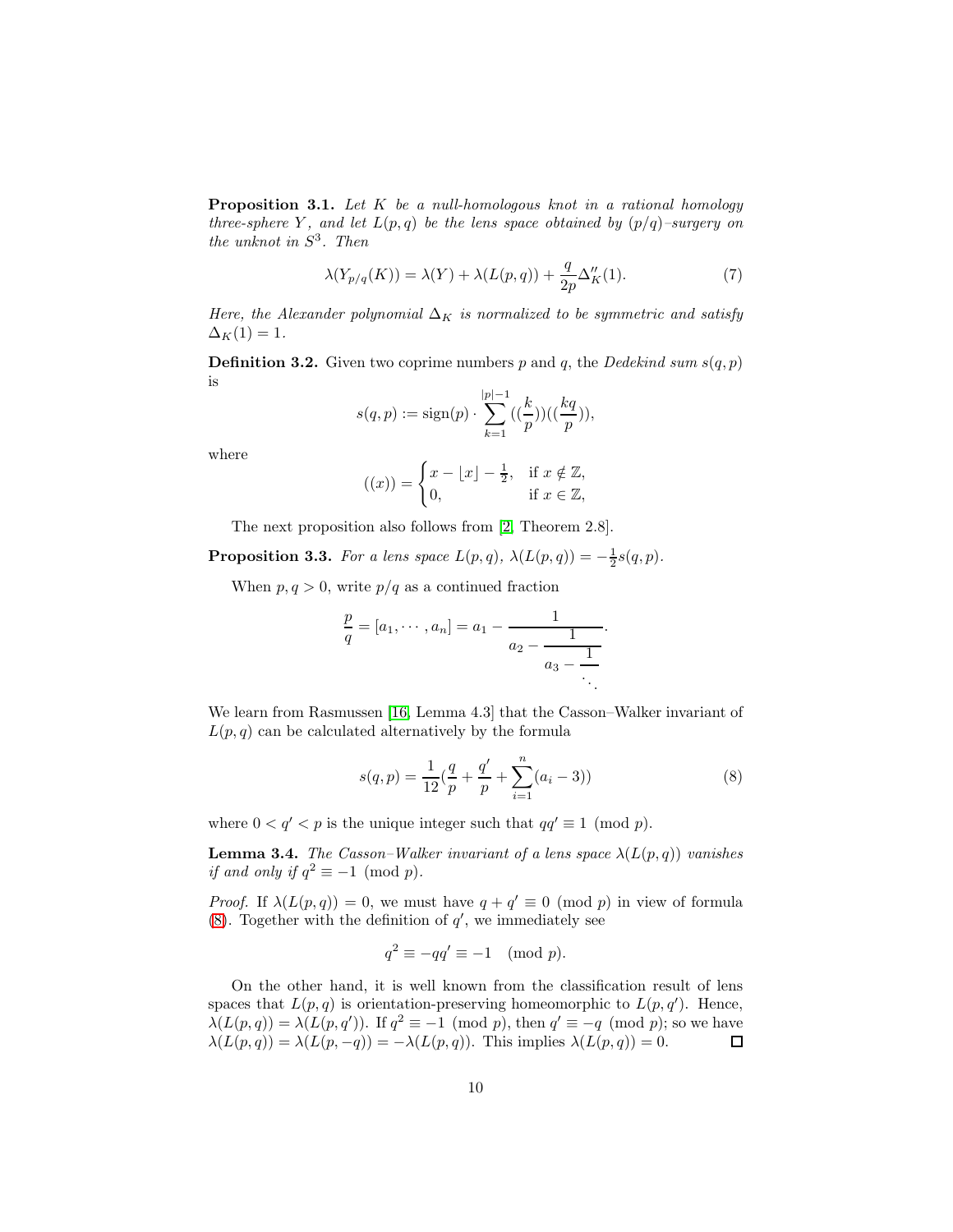The Casson–Walker invariant is closely related to the correction terms and the Euler characteristic of  $HF_{\text{red}}$ . The following theorem is established as [\[17,](#page-18-4) Theorem 3.3], whose special case was also known in [\[9,](#page-17-9) Theorem 5.1].

<span id="page-10-1"></span>**Theorem 3.5.** For a rational homology sphere  $Y$ , we have

$$
|H_1(Y;\mathbb{Z})|\lambda(Y) = \sum_{\mathfrak{s} \in \mathrm{Spin}^c(Y)} (\chi(HF_{\mathrm{red}}(Y,\mathfrak{s})) - \frac{1}{2}d(Y,\mathfrak{s})).
$$

#### 3.2 Casson–Gordon invariant

Let us recall the following  $G$ –signature theorem for closed four-manifolds  $[1,$ Proposition 6.18].

**Theorem 3.6** (G-signature Theorem). Suppose  $\tilde{X} \stackrel{\pi}{\rightarrow} X$  is an m-fold cyclic cover of closed four-manifolds branched over a closed surface  $F$  in  $X$ . Then,

$$
sig(\tilde{X}) = m \cdot sig(X) - [F]^2 \cdot \frac{m^2 - 1}{3m}.
$$

 $Here [F]^2 = \langle \text{PD}^{-1}([F]) \smile \text{PD}^{-1}([F]), [X] \rangle.$ 

Consider a closed oriented three-manifold Y with  $H_1(Y;\mathbb{Z}) = \mathbb{Z}_m$ . It has a unique m–fold cyclic cover  $\tilde{Y} \to Y$ . Pick up an m–fold cyclic branched covering of four-manifold  $\tilde{W} \to W$ , branched over a properly embedded surface F in W, such that  $\partial(\tilde{W} \to W) = (\tilde{Y} \to Y)$ . The existence of such  $(W, F)$  follows from [\[3,](#page-17-12) Lemma 2.2].

**Definition 3.7.** The total Casson–Gordon invariant of  $Y$  is given by

$$
\tau(Y) = m \cdot \text{sig}(W) - \text{sig}(\tilde{W}) - [F]^2 \cdot \frac{m^2 - 1}{3m}.
$$

It is a standard argument to see the independence of the definition on the choice of the four-manifolds cover  $\tilde{W} \to W$ . Suppose  $\tilde{W}' \to W'$  is another cover that bounds  $\tilde{Y} \to Y$ , then we can construct a branched cover  $-\tilde{W'} \cup_{\tilde{Y}} \tilde{W} \to$  $-W' \cup_Y W$  of closed four-manifolds. It follows readily from Novikov additivity and the G–signature Theorem that the invariant is well defined.

**Definition 3.8.** Let  $K$  be a knot in an integral homology sphere  $Y$ . The generalized signature function  $\sigma_K(\xi)$  is the signature of the matrix  $A(\xi) :=$  $(1 - \bar{\xi})A + (1 - \xi)A^T$  for a Seifert matrix A of K, where  $|\xi| = 1$ .

A surgery formula for the total Casson–Gordon invariant was established in [\[2,](#page-17-4) Lemma 2.22].

**Proposition 3.9.** Let K be a knot in an integral homology sphere Y, then

<span id="page-10-0"></span>
$$
\tau(Y_{p/q}(K)) = \tau(L(p,q)) - \sigma(K,p). \tag{9}
$$

where  $\sigma(K, p) = \sum_{r=1}^{p-1} \sigma_K(e^{2i\pi r/p}).$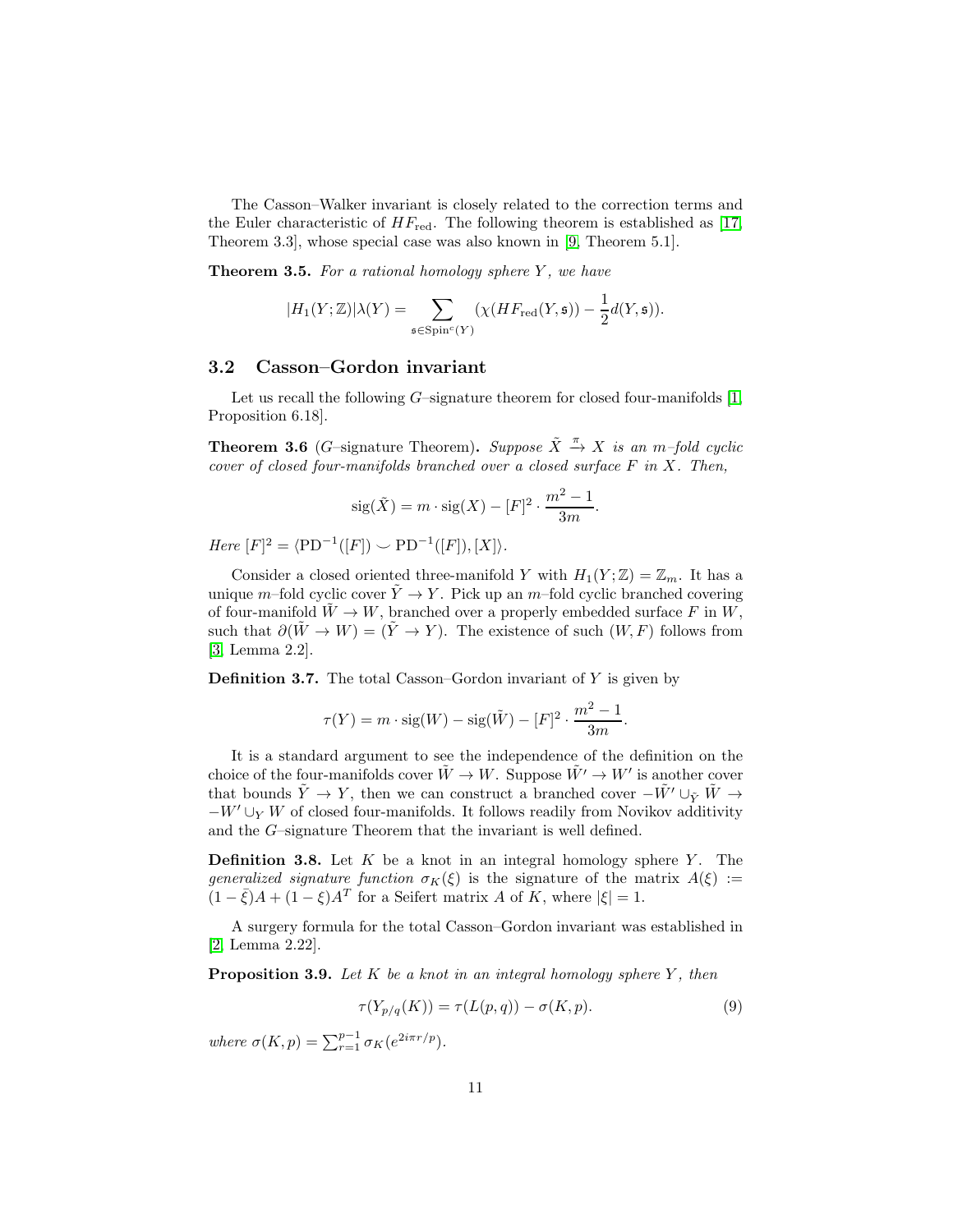Quite amazingly, the total Casson–Gordon invariant of the lens space  $L(p, q)$ is also related to the Dedekind sum.

<span id="page-11-0"></span>**Proposition 3.10.** For a lens space  $L(p,q)$ ,  $\tau(L(p,q)) = -4p \cdot s(q,p)$ .

#### 3.3 Cosmetic surgeries with slopes of opposite signs

In this subsection, we derive an obstruction for purely cosmetic surgeries with slopes of opposite signs. Recall that both  $\text{Spin}^c(S^3_{p/q}(K))$  and  $\text{Spin}^c(L(p,q))$  are identified with  $\mathbb{Z}/p\mathbb{Z}$ . This leads to an explicit identification of  $\text{Spin}^c(S^3_{p/q}(K))$ with  $Spin<sup>c</sup>(L(p,q))$  in the statement of the next proposition.

<span id="page-11-1"></span>**Proposition 3.11.** Given  $p, q_1, q_2 > 0$  and a knot K in  $S^3$ . If  $Z = S^3_{p/q_1}(K) \cong$  $S^3_{-p/q_2}(K)$  as oriented manifolds, then

$$
\Delta''_K(1) = 0,
$$
  

$$
\sum_{\mathfrak{s} \in Spin^c(Z)} \chi(HF_{\text{red}}(Z, \mathfrak{s})) = 0,
$$

and there exists a one-to-one correspondence

$$
\sigma: \mathrm{Spin}^{c}(L(p,q_{1})) \to \mathrm{Spin}^{c}(L(p,q_{2}))
$$

such that

$$
d(S_{p/q_1}^3(K), \mathfrak{s}) = d(L(p, q_1), \mathfrak{s}) = d(S_{-p/q_2}^3(K), \sigma(\mathfrak{s})) = -d(L(p, q_2), \sigma(\mathfrak{s}))
$$

for every s.

*Proof.* Using the surgery formulae  $(7)(9)$ , we can compute the Casson–Walker and Casson–Gordon invariants of Z from its two surgery presentations and obtain

$$
\lambda(Z) = \lambda(L(p, q_1)) + \frac{q_1}{2p} \Delta_K''(1) = \lambda(L(p, -q_2)) + \frac{-q_2}{2p} \Delta_K''(1),
$$

$$
\tau(Z) = \tau(L(p, q_1)) - \sigma(K, p) = \tau(L(p, -q_2)) - \sigma(K, p).
$$

In light of Proposition [3.3](#page-9-2) and [3.10,](#page-11-0) we must have  $\Delta''_K(1) = 0$  hence

$$
\lambda(Z) = \lambda(S_{p/q_1}^3(K)) = \lambda(L(p, q_1)).
$$

This, according to Theorem [3.5,](#page-10-1) implies

$$
\sum_{\mathfrak{s}\in\text{Spin}^c(Z)}(\chi(HF_{\text{red}}(Z,\mathfrak{s})-\frac{1}{2}d(Z,\mathfrak{s}))=\sum_{\mathfrak{s}\in\text{Spin}^c(L(p,q_1))}-\frac{1}{2}d(L(p,q_1),\mathfrak{s}).
$$

It follows from Theorem [2.5](#page-5-0) that

$$
d(S^3_{p/q_1}(K),\mathfrak{s})\leq d(L(p,q_1),\mathfrak{s})
$$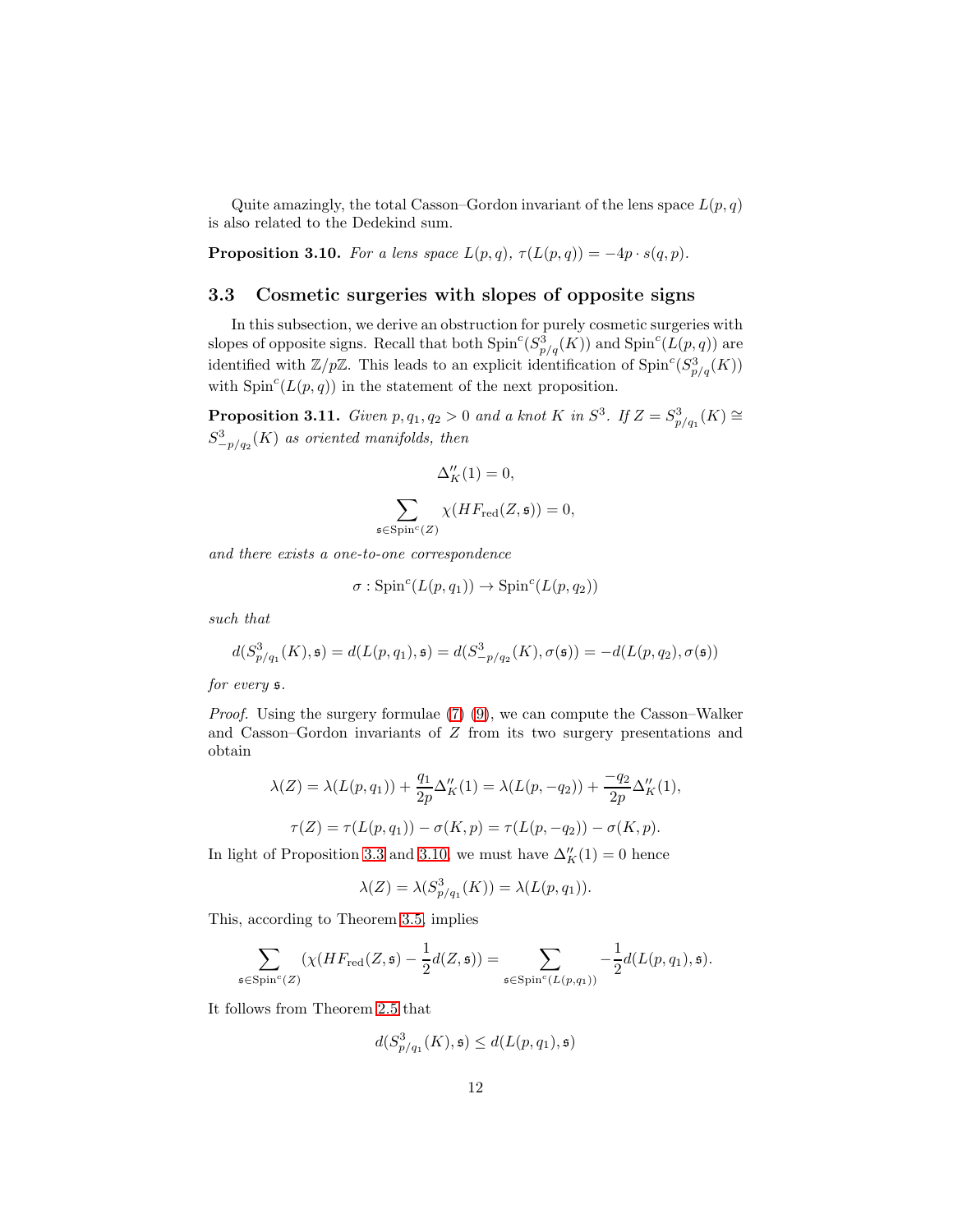for any knot K and  $p/q_1 > 0$ . Therefore,

$$
\sum_{\mathfrak{s}\in \mathrm{Spin}^c(Z)} \chi(HF_{\mathrm{red}}(Z,\mathfrak{s}))\leq 0.
$$

On the other hand,

$$
\lambda(Z) = \lambda(S^3_{-p/q_2}(K)) = \lambda(L(p, -q_2)).
$$

Again, this implies

$$
\sum_{\mathfrak{s}\in \mathrm{Spin}^c(Z)}(\chi(HF_{\mathrm{red}}(Z,\mathfrak{s})-\frac{1}{2}d(Z,\mathfrak{s}))=\sum_{\mathfrak{s}\in \mathrm{Spin}^c(L(p,-q_2))}-\frac{1}{2}d(L(p,-q_2),\mathfrak{s}).
$$

With negative surgery coefficient  $-p/q_2$ , Theorem [2.5](#page-5-0) implies that

$$
d(S^3_{-p/q_2}(K), \mathfrak{s}) = -d(S^3_{p/q_2}(\overline{K}), \mathfrak{s}) \geq -d(L(p, q_2), \mathfrak{s}) = d(L(p, -q_2), \mathfrak{s}).
$$

Therefore,

$$
\sum_{\mathfrak{s}\in \mathrm{Spin}^c(Z)} \chi(HF_{\mathrm{red}}(Z,\mathfrak{s}))\geq 0.
$$

This implies

$$
\sum_{\mathfrak{s}\in \mathrm{Spin}^c(Z)}\chi(HF_{\mathrm{red}}(Z,\mathfrak{s}))=0
$$

and

$$
d(S_{p/q_i}^3(K), \mathfrak{s}) = d(L(p, q_i), \mathfrak{s})
$$

for  $i = 1, 2$  and every  $\mathfrak{s}$ .

It is a natural question to ask what three-manifolds may be obtained via purely cosmetic surgeries on knots in  $S<sup>3</sup>$ . The above obstruction enables us to eliminate the following class of three-manifolds that includes all Seifert fibred rational homology spheres.

**Corollary 3.12.** If  $Z$  is a plumbed three-manifold of a negative-definite graph with at most one bad point, then Z can not be obtained via purely cosmetic surgeries on knots in  $S^3$ .

*Proof.* By [\[11,](#page-17-10) Corollary 1.4], all elements of  $HF^+(Z)$  have even  $\mathbb{Z}/2\mathbb{Z}$  grading. This implies that in the case  $HF_{red}(Z) \neq 0$ , it must be that

$$
\sum_{\mathfrak{s}\in \mathrm{Spin}^c(Z)} \chi(HF_{\mathrm{red}}(Z,\mathfrak{s})) = \mathrm{rank}\, HF_{\mathrm{red}}(Z) \neq 0,
$$

hence we can apply Proposition [3.11.](#page-11-1) The other case where  $HF_{red}(Z) = 0$  $\Box$ follows from discussions in [\[19\]](#page-18-0).

 $\Box$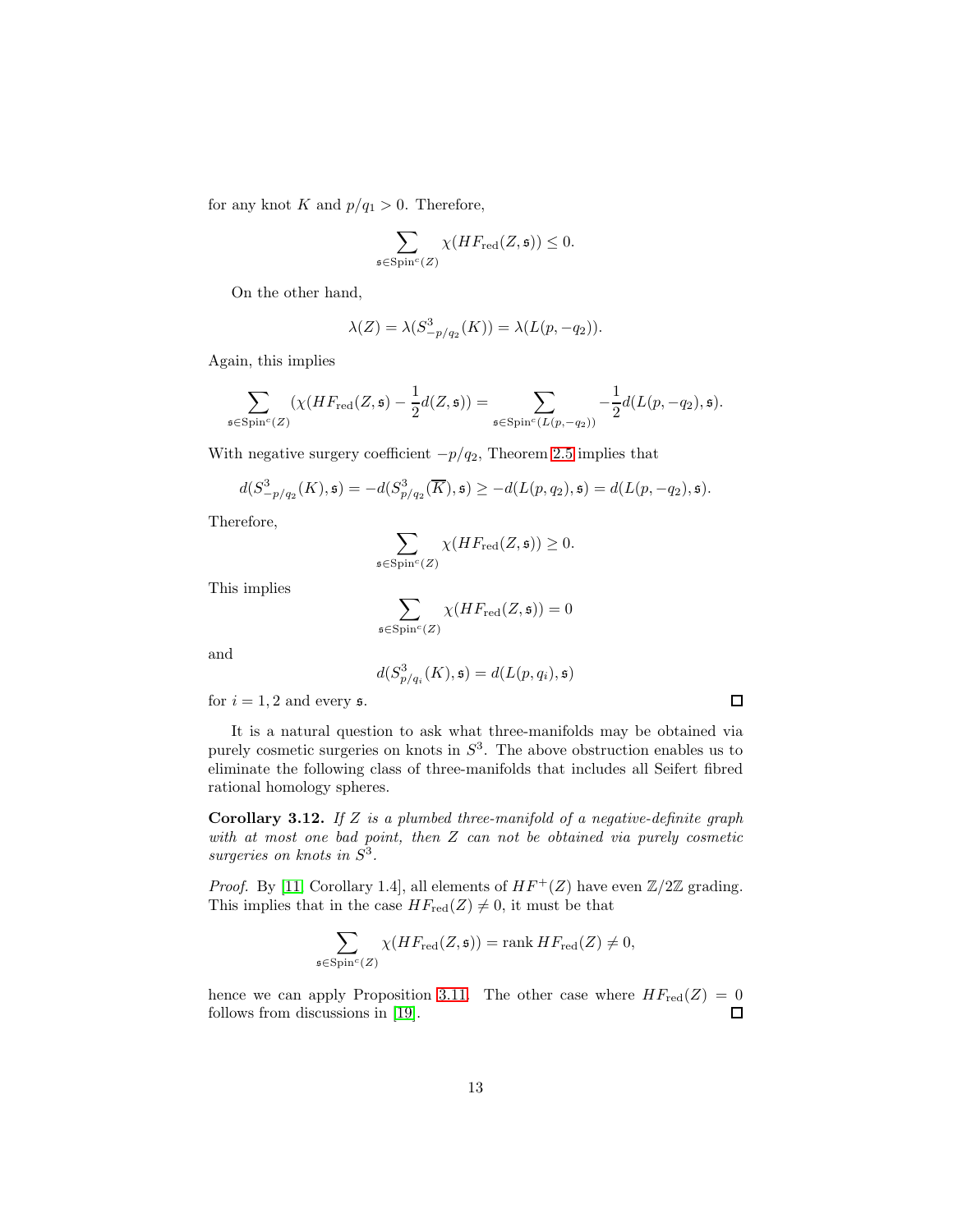# <span id="page-13-0"></span>4 Proof of the main theorem

Let

$$
\widehat{A}_k = C{\max\{i, j - k\}} = 0
$$
,  $\widehat{B} = C{\{i = 0\}}$ 

and

 $\nu(K) = \min \left\{ k \in \mathbb{Z} \middle| \widehat{v}_k : \widehat{A}_k \to \widehat{CF}(S^3) \text{ induces a non-trivial map in homology} \right\}$ 

be the knot invariant defined by Ozsváth–Szabó [\[14\]](#page-17-6).

<span id="page-13-2"></span>**Proposition 4.1.** Suppose that  $K \subset S^3$  is a knot with  $V_0 = H_0 = 0$ . Then  $\nu(K) \leq 0.$ 

Proof. Consider the commutative diagram

$$
\begin{array}{ccc}\n\widehat{A}_k & \xrightarrow{i_A} & A_k^+ \\
\widehat{v}_k & & v_k^+ \\
\widehat{B} & \xrightarrow{i_B} & B^+ \\
\end{array}
$$

and the induced commutative diagram of homology. Since  $U\mathbf{1} = 0, \ \mathbf{1} \in \mathfrak{A}_k^+$ is in the image of  $(i_A)_*$ . Since  $V_0 = 0$ ,  $\mathfrak{v}_0^+(1) = 1$ . The above commutative diagram shows that the induced map  $(\hat{v}_0)_*$  is nontrivial in homology. Thus  $\nu(K) < 0$ .  $\nu(K) \leq 0.$ 

Proof of Theorem [1.2.](#page-1-0) By the result in [\[19\]](#page-18-0), we only need to consider the case that  $r_1, r_2$  have opposite signs. Suppose  $r_1 = p/q_1$  and  $r_2 = -p/q_2$ , where  $p, q_1, q_2$  are positive integers,  $gcd(p, q_1) = gcd(p, q_2) = 1$ . By Proposition [3.11,](#page-11-1)  $d(S_{p/q_1}^3(K), i) = d(L(p, q_1), i)$ . Theorem [2.5](#page-5-0) implies that  $V_0 = H_0 = 0$ . By Proposition [4.1,](#page-13-2)  $\nu(K) \leq 0$ . Since  $\nu(K) = \tau(K)$  or  $\tau(K) + 1$  (see [\[14,](#page-17-6) Lemma 9.2] and [\[12,](#page-17-7) [15\]](#page-18-2)),  $\tau(K) \leq 0$ . The same argument can be applied to  $\overline{K}$  to show that  $\tau(\overline{K}) \leq 0$ . Since  $\tau(\overline{K}) = -\tau(K)$ , we must have  $\tau(K) = 0$ .

Since  $\nu(K) = \tau(K)$  or  $\tau(K) + 1$  and  $\nu(K) \leq 0$ , we must have  $\nu(K) = 0$ . The same argument can be applied to  $\overline{K}$  to show that  $\nu(\overline{K}) = 0$ . So we can apply [\[14,](#page-17-6) Proposition 9.9] to conclude that  $r_1 = -r_2$ .

Using Proposition [3.11](#page-11-1) and [\(7\)](#page-9-1), we conclude that

$$
\lambda(L(p,q_1)) = \lambda(S_{p/q_1}^3(K)) = \lambda(S_{-p/q_1}^3(K)) = \lambda(L(p,-q_1)) = -\lambda(L(p,q_1)).
$$

So  $\lambda(L(p,q_1)) = 0$ . The fact that  $q_1^2 \equiv -1 \pmod{p}$  follows from Lemma [3.4.](#page-9-3)

# <span id="page-13-1"></span>5 The computation of  $HF_{\text{red}}$

In order to get more information about the knot  $K$ , we need to consider the reduced Heegaard Floer homology  $HF_{\text{red}}$  of the surgered manifolds. If K admits purely cosmetic surgeries, our computation (Proposition [1.7\)](#page-2-2) shows that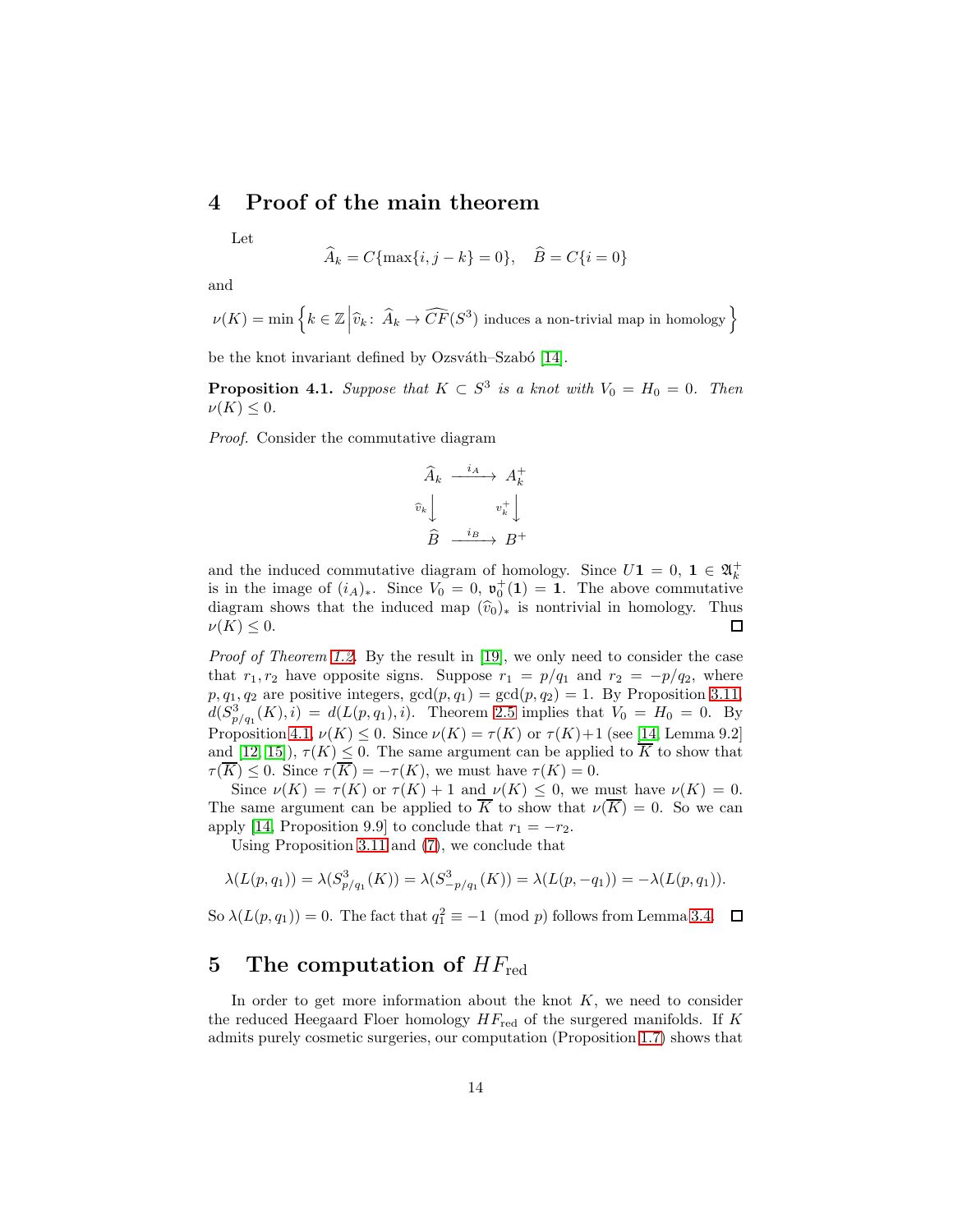$HF_{red}(S^3_{p/q}(K))$  looks like the Heegaard Floer homology of the surgery on an amphicheiral knot. Thus it provides more evdidence to Conjecture [1.1](#page-0-0) for knots in  $S^3$ .

Let

$$
\mathfrak{A}_{k,\mathrm{red}}=\mathfrak{A}_{k}^{+}/\mathfrak{A}_{k}^{T}
$$

and

$$
\mathcal{A}_{i,\mathrm{red}}=\bigoplus_{s\in\mathbb{Z}}(s,\mathfrak{A}_{\left\lfloor\frac{i+ps}{q}\right\rfloor,\mathrm{red}}(K)),
$$

we have:

<span id="page-14-0"></span>**Proposition 5.1.** Suppose  $K \subset S^3$  is a knot with  $V_0 = H_0 = 0$ . If either

p/q > 0

or

$$
p/q < 0
$$
,  $d(S_{p/q}^3(K), i) = d(L(p, q), i)$ ,

then

$$
\mathcal{A}_{i,\text{red}} \cong HF_{\text{red}}(S^3_{p/q}(K), i)
$$

and the isomorphism preserves the absolute grading.

<span id="page-14-1"></span>**Lemma 5.2.** Suppose  $K \subset S^3$  is a knot with  $V_0 = H_0 = 0$ . If  $p/q > 0$ , then  $\mathfrak{D}_{i,p/q}^T$  is surjective and its kernel is isomorphic to  $\mathcal{T}^+$ ; if  $p/q < 0$ , then  $\mathfrak{D}_{i,p/q}^T$ is injective and its cokernel is isomorphic to  $\mathcal{T}^+$ .

*Proof.* We always suppose  $p > 0$  and  $0 \le i \le p-1$ . First consider the case that  $p/q > 0$ . The surjectivity of  $\mathfrak{D}_{i,p/q}^T$  is guaranteed by Lemma [2.8.](#page-6-0) We define a map

$$
\sigma\colon\thinspace \mathcal{T}^+\to H_*(\mathbb{A}_i^+)
$$

as follows. Given  $\xi \in \mathcal{T}^+$ , let  $\sigma(\xi) = \{(s, \xi_s)\}_{s \in \mathbb{Z}}$ , where

$$
\xi_s = \begin{cases} \begin{array}{ll} \xi, & \text{if } s = 0 \text{ or } -1, \\ U^{H_{\lfloor \frac{i+p(s-1)}{q} \rfloor} - V_{\lfloor \frac{i+ps}{q} \rfloor}} \xi_{s-1} = U^{H_{\lfloor \frac{i+p(s-1)}{q} \rfloor}} \xi_{s-1}, & \text{if } s > 0, \\ U^{V_{\lfloor \frac{i+p(s+1)}{q} \rfloor} - H_{\lfloor \frac{i+ps}{q} \rfloor}} \xi_{s+1} = U^{V_{\lfloor \frac{i+p(s+1)}{q} \rfloor}} \xi_{s+1}, & \text{if } s < -1. \end{array} \end{cases}
$$

We claim that there is a short exact sequence

$$
0 \longrightarrow \mathcal{T}^+ \longrightarrow \mathcal{A}_i^T \xrightarrow{\mathfrak{D}_{i,p/q}^T} H_*(\mathbb{B}_i^+) \longrightarrow 0.
$$

In fact,  $\sigma$  is clearly injective and the image of  $\sigma$  is in the kernel of  $\mathfrak{D}_{i,p/q}^T$ . Suppose  $\{(s,\xi_s)\}_{s\in\mathbb{Z}}$  is in the kernel of  $\mathfrak{D}_{i,p/q}^T$ , we want to show that it is in the image of  $\sigma$ . Since  $V_{\lfloor \frac{i}{q} \rfloor} = H_{\lfloor \frac{i+p(-1)}{q} \rfloor} = 0$ , one must have  $\xi_{-1} = \xi_0$ . Let  $\xi = \xi_0$ , then we can check  $\sigma(\xi) = \{ (s, \xi_s) \}.$  This finishes the proof of the case where  $p/q > 0.$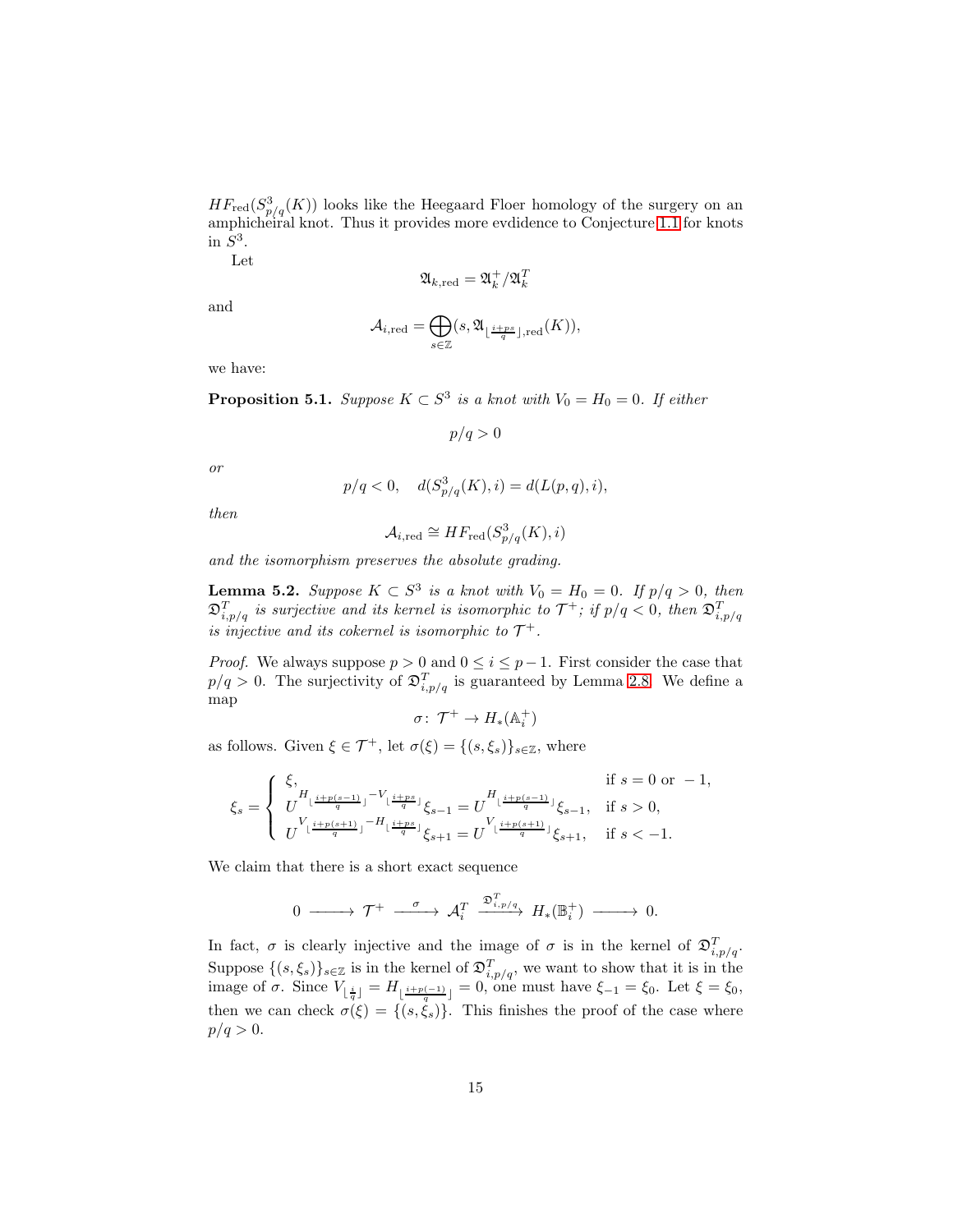Next consider the case where  $p/q < 0$ . We have

<span id="page-15-0"></span>
$$
V_{\lfloor \frac{i+ps}{q} \rfloor} = 0 \text{ when } s < 0, \quad H_{\lfloor \frac{i+ps}{q} \rfloor} = 0 \text{ when } s \ge 0. \tag{10}
$$

Suppose

$$
\{(s,\xi_s)\}_{s\in\mathbb{Z}}
$$

is in the kernel of  $\mathfrak{D}_{i,p/q}^T$ . Then

<span id="page-15-1"></span>
$$
U^{H_{\lfloor \frac{i+p(s-1)}{q} \rfloor}} \xi_{s-1} + U^{V_{\lfloor \frac{i+ps}{q} \rfloor}} \xi_s = 0, \tag{11}
$$

for any  $s \in \mathbb{Z}$ . By the definition of direct sum,  $\xi_s = 0$  when |s| is sufficiently large. Suppose  $\xi_s = 0$  for some  $s > 0$ , then it follows from [\(10\)](#page-15-0) and [\(11\)](#page-15-1) that  $\xi_{s-1} = 0$ . So we have  $\xi_s = 0$  for all  $s \ge 0$ . Similarly,  $\xi_s = 0$  for all  $s < 0$ . This proves that  $\mathfrak{D}_{i,p/q}^T$  is injective.

Given

$$
\boldsymbol{\eta} = \{ (s, \eta_s) \}_{s \in \mathbb{Z}} \in H_*(\mathbb{B}^+),
$$

let

$$
\phi(\eta) = \eta_0 + \sum_{s>0} U^{\sum_{j=1}^s V_{\lfloor \frac{i+p(j-1)}{q} \rfloor}} \eta_s + \sum_{s<0} U^{\sum_{j=1}^{-s} H_{\lfloor \frac{i-pj}{q} \rfloor}} \eta_s.
$$

We claim that the sequence

$$
0 \longrightarrow \mathcal{A}_{i}^{T} \xrightarrow{\mathfrak{D}_{i,p/q}^{T}} H_{*}(\mathbb{B}_{i}^{+}) \xrightarrow{\phi} \mathcal{T}^{+} \longrightarrow 0.
$$

is exact. It is routine to check  $\phi \circ \mathfrak{D}_{i,p/q}^T = 0$ . Moreover, suppose  $\phi(\eta) = 0$ . Let  $M > 0$  be an integer such that  $\eta_s = 0$  whenever  $|s| > M$ . Define

$$
\xi_s = \left\{ \begin{array}{ll} \eta_s, & \text{if } s \leq -M,\\ \eta_s - U^{H_{\lfloor \frac{i+p(s-1)}{q} \rfloor}} \xi_{s-1}, & \text{if } -M < s < 0,\\ \eta_{s+1}, & \text{if } s \geq M-1,\\ \eta_{s+1} - U^{V_{\lfloor \frac{i+p(s+1)}{q} \rfloor}} \xi_{s+1}, & \text{if } 0 \leq s < M-1. \end{array} \right.
$$

We can check  $\mathfrak{D}_{i,p/q}^T\{(s,\xi_s)\} = \eta$ , where at  $(0,\eta_0)$  we use the fact that  $\phi(\eta) = 0$ . This proves ker  $\phi = \text{im} \mathfrak{D}_{i,p/q}^T$ . The image of  $\phi$  is clearly  $\mathcal{T}^+$ , so  $\mathcal{T}^+$  is isomorphic to the cokernel of  $\mathfrak{D}_{i,p/q}^T$ . 口

*Proof of Propostion [5.1.](#page-14-0)* When  $p/q > 0$ , we can identify  $HF^+(S^3_{p/q}, i)$  with the kernel of  $\mathfrak{D}^+_{i,p/q}$ . Then there is a natural projection map

$$
\pi\colon\mathit{HF}^+(S^3_{p/q},i)\to\mathcal{A}_{i,\mathrm{red}}
$$

We claim that there is a short exact sequence

$$
0 \longrightarrow \mathcal{T}^+ \longrightarrow H\mathit{F}^+(S^3_{p/q}, i) \longrightarrow \mathcal{A}_{i, \mathrm{red}} \longrightarrow 0,
$$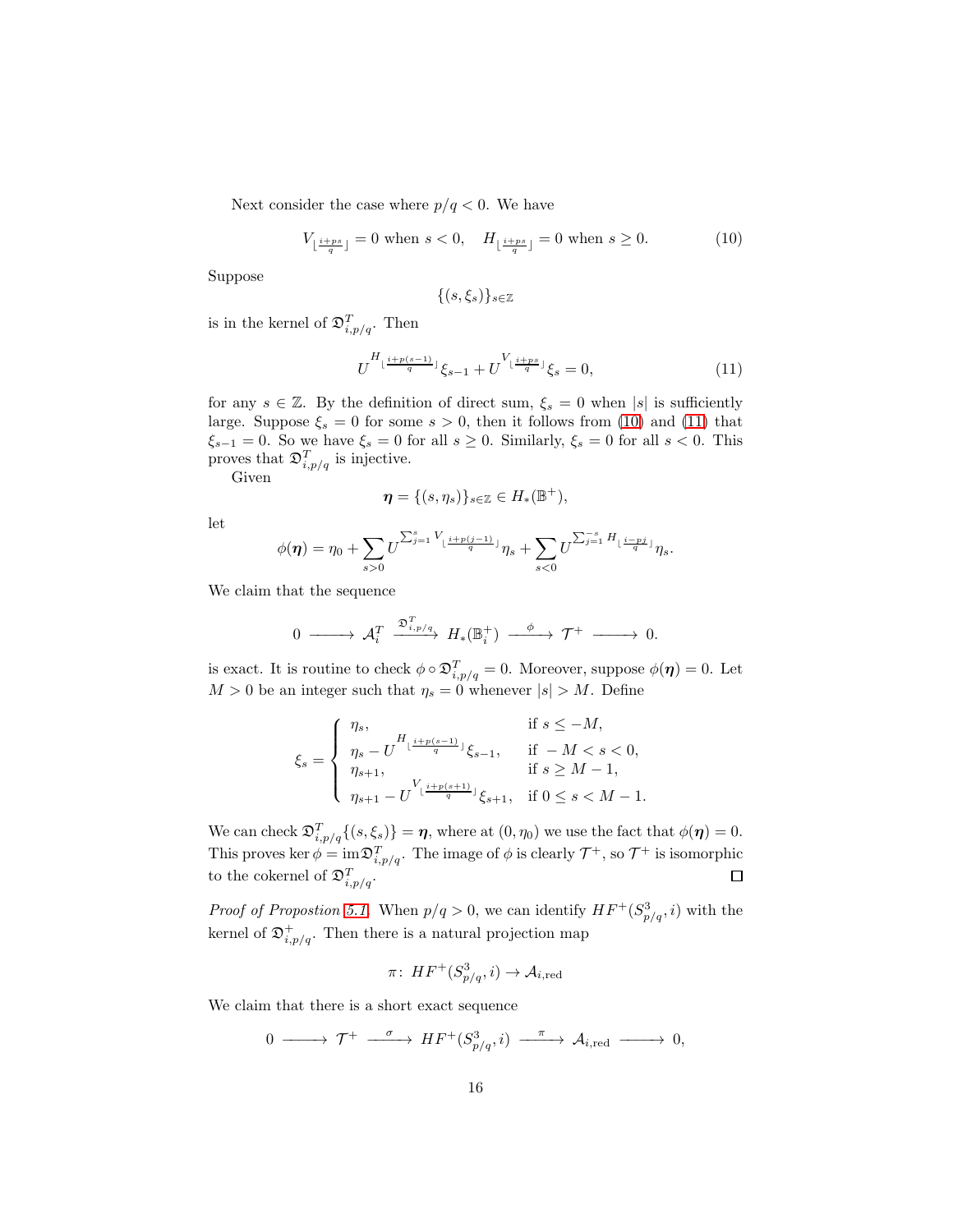where  $\sigma$  is the map defined in Lemma [5.2.](#page-14-1)

From Lemma [5.2](#page-14-1) we know that  $\sigma$  is injective, and im  $\sigma \subset \text{ker } \pi$ . If  $\xi \in$  $\ker \mathfrak{D}_{i,p/q}^+$  is in the kernel of  $\pi$ , then  $\xi$  is contained in  $\mathcal{A}_{i,p/q}^T$ , so

$$
\boldsymbol{\xi} \in \ker \mathfrak{D}_{i,p/q}^T = \text{im } \sigma.
$$

Next we show that  $\pi$  is surjective. Let  $\pi' : A_i^+ \to A_{i,\text{red}}$  be the projection map. We need to show that for any  $\zeta \in \mathcal{A}_{i,\text{red}}$ , there exists a  $\xi \in \text{ker } \mathfrak{D}^+_{i,p/q}$ with  $\pi'(\xi) = \zeta$ . In fact, let  $\xi_1$  be any element with  $\pi'(\xi_1) = \zeta$ . Since  $\mathfrak{D}_{i,p/q}^T$  is surjective, there exists  $\xi_2 \in \mathcal{A}_i^T$  with

$$
\mathfrak{D}_{i,p/q}^T(\xi_2) = \mathfrak{D}_{i,p/q}^+(\xi_1),
$$

then  $\xi = \xi_1 - \xi_2$  is the element we want. This finishes the proof of the claim.

The claim immediately implies our conclusion when  $p/q > 0$ .

When  $p/q < 0$ , suppose  $d(S_{p/q}^3(K), i) = d(L(p, q), i)$ . We claim that

$$
\operatorname{im} \mathfrak D^+_{i,p/q} = \operatorname{im} \mathfrak D^T_{i,p/q}.
$$

Otherwise, im  $\mathfrak{D}_{i,p/q}^+$  is strictly larger than im  $\mathfrak{D}_{i,p/q}^T$ . Then  $\phi(\text{im }\mathfrak{D}_{i,p/q}^+)$  would contain a nonzero element, where  $\phi$  is the map defined in Lemma [5.2.](#page-14-1) Hence  $1 \in \phi(\text{im }\mathfrak{D}^+_{i,p/q})$ . By the exact triangle [\(1\)](#page-4-0),  $U^nHF^+(S^3_{p/q}(K), i)$  is contained in incl<sub>∗</sub>(coker  $\mathfrak{D}^+_{i,p/q}$ ) when  $n \gg 0$ . It follows that the bottommost element in  $U^{n}HF^{+}(S^{3}_{p/q}(K), i)$  for  $n \gg 0$  has grading higher than the grading of  $(0, 1) \in$  $(0, B^+)$ , which is  $d(L(p,q), i)$ . This gives a contradiction.

Now our conclusion easily follows from the claim and Lemma [5.2.](#page-14-1)

$$
\Box
$$

By the proof of Theorem [1.2,](#page-1-0) Proposition [1.7](#page-2-2) is an easy corollary of the following proposition.

**Proposition 5.3.** Suppose  $K \subset S^3$  is a knot with  $V_0 = H_0 = 0$ . Then there exists a constant  $C = C(K)$ , such that

$$
rank HF_{red}(S^3_{p/q}(K)) = |q| \cdot C,
$$

for any coprime integers  $p, q$  with  $p/q > 0$ . Moreover, if  $d(S_{p/q}^3(K), i) =$  $d(L(p,q), i)$  for all i, then the above equality also holds for  $p/q < 0$ .

*Proof.* Let  $C = \sum_{k \in \mathbb{Z}} \text{rank } \mathfrak{A}_{k, \text{red}}$ . In

$$
\bigoplus_{i \in \mathbb{Z}/p\mathbb{Z}} \mathcal{A}_{i,\mathrm{red}} = \bigoplus_{i=0}^{p-1} \bigoplus_{s \in \mathbb{Z}} (s, \mathfrak{A}_{\lfloor \frac{i+ps}{q} \rfloor,\mathrm{red}}(K)),
$$

each  $\mathfrak{A}_{k,\mathrm{red}}$  appears exactly |q| times. It follows from Proposition [5.1](#page-14-0) that

$$
rank HF_{red}(S^3_{p/q}(K)) = |q| \cdot C,
$$

whenever the conditions in the statement of the theorem are satisfied. Note that the constant  $C(K)$  is indeed the same as the rank of  $HF_{red}(S_p^3(K))$  for  $p > 0$ .  $\Box$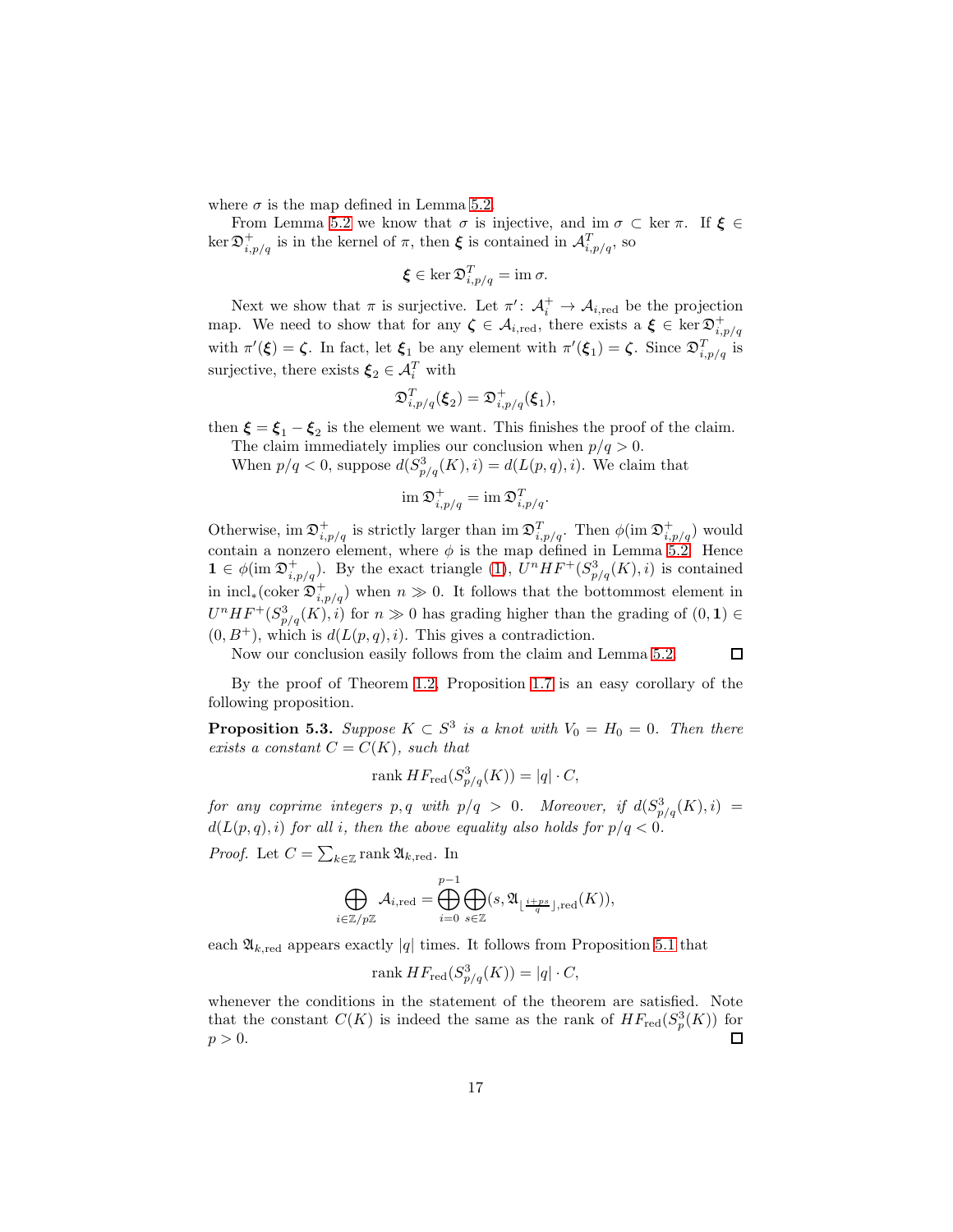## <span id="page-17-11"></span>References

- <span id="page-17-4"></span>[1] M. Atiyah, I. Singer, The index of elliptic operators. III, Ann. of Math. (2) 87 (1968) 546–604.
- <span id="page-17-12"></span>[2] S. Boyer, D. Lines, Surgery formulae for Casson's invariant and extensions to homology lens space, J. Reine Angew. Math. 405 (1990), 181–220.
- <span id="page-17-1"></span>[3] A. Casson, C. Gordon, On slice knots in dimension three, Proc. Sympos. Pure Math., vol 32, Amr. Math.Soc., Providence, R.I., 39–53.
- [4] C. Gordon, Dehn surgery on knots, Proceedings of the International Congress of Mathematicians, Vol. I, II (Kyoto, 1990), 631–642, Math. Soc. Japan, Tokyo, 1991.
- <span id="page-17-3"></span>[5] C. Gordon, J. Luecke, Knots are determined by their complements, J. Amer. Math. Soc. 2 (1989), no. 2, 371–415.
- <span id="page-17-2"></span>[6] R. Kirby, Problems in low-dimensional topology, Geometric topology, Proceedings of the 1993 Georgia International Topology Conference held at the University of Georgia, Athens, GA, August 2–13, 1993. Edited by William H. Kazez. AMS/IP Studies in Advanced Mathematics, 2.2. American Mathematical Society, Providence, RI; International Press, Cambridge, MA, 1997.
- <span id="page-17-0"></span>[7] **Y. Mathieu**, *Closed 3–manifolds unchanged by Dehn surgery*, J. Knot Theory Ramifications 1 (1992), no. 3, 279–296.
- <span id="page-17-5"></span>[8] P. Ozsváth, Z. Szabó, Holomorphic disks and topological invariants for closed three-manifolds, Ann. of Math.  $(2)$ , 159  $(2004)$ , no. 3, 1027–1158.
- <span id="page-17-9"></span>[9] P. Ozsváth, Z. Szabó, Absolutely graded Floer homologies and intersection forms for four-manifolds with boundary, Adv. Math. 173 (2003), no. 2, 179–261.
- [10] P. Ozsváth, Z. Szabó, Holomorphic disks and knot invariants, Adv. Math. 186 (2004), no. 1, 58–116.
- <span id="page-17-10"></span>[11] **P** Ozsváth, Z Szabó, On the Floer homology of plumbed three-manifolds, Geom. Topol. 7 (2003), 185–224 (electronic).
- <span id="page-17-7"></span>[12] **P Ozsváth, Z Szabó**, *Knot Floer homology and the four-ball genus*, Geom. Topol. 7 (2003), 615–639.
- <span id="page-17-8"></span>[13] P. Ozsváth, Z. Szabó, Knot Floer homology and integer surgeries, Algebr. Geom. Topol. 8 (2008), no. 1, 101–153.
- <span id="page-17-6"></span>[14] **P. Ozsváth, Z. Szabó**, *Knot Floer homology and rational surgeries*, Algebr. Geom. Topol. 11 (2011), no. 1, 1–68.